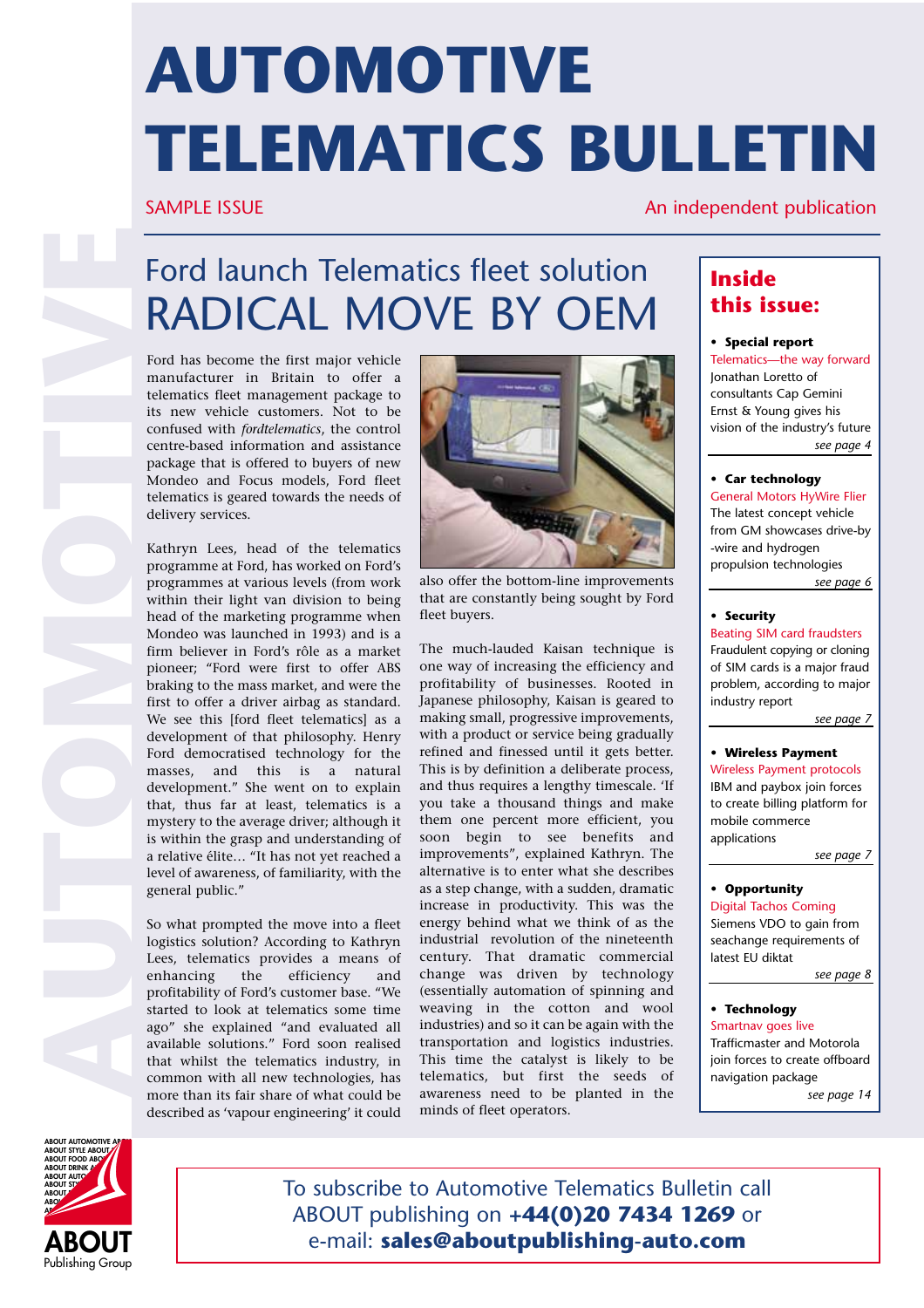Marketing is a commodity which has always been abundant within Ford, and this new venture will benefit from the full weight of almost a century's expertise. An intensive programme of meetings has led to the inception of a simple, straightforward plan which will enable even the most ardent technophobe to grasp the fundamental benefits of ford fleet telematics. Typical of the marketing thrust is that a rolling roadshow, already planned for the light commercial vehicle division of Ford to show the latest Transit models to its customers, will integrate fleet telematics. This will enable fleet buyers and managers to experience firsthand how the system works, being shown how the package can improve efficiency, security and thus cost-effectiveness. This will be augmented by a detailed and thorough training programme for participating dealers: "We won't be just sending out a marketing pack", explained Kathryn "Instead we'll be inviting dealership personnel to tailored training days, and make available specialist tutors who will, in turn, train dealer staff to be able to explain the benefits of the system to their customers, the fleet operators. They will show how they can use it as a tool within their own business." This, she added, will include explaining how those fleet operators can use the suite of technology to build their own businesses, proving to their





clientéle that they will be able to offer such benefits as more detailed and specific delivery schedules, along with dramatically increased levels of security.

The system has been designed around the retrofit black box, but in the fullness of time it is expected that the hardware will be line-fitted to all new Ford commercial vehicles. This follows the pattern being developed within Ford's car building operations, and forms a plank of their long-term pan-European strategy. "But there will always, or at least for the foreseeable future there will be, a rôle for retro-fit systems", added Kathryn. Amongst the examples cited are crossbrand fleets where operators might wish to expand the system usage into non-Ford products, and fleet managers who wish to use ford fleet telematics as the core of a system which takes in trucks and cars as well as light delivery vehicles.

Ford narrowed down an initial list of some 20 possible service and hardware suppliers, eventually working more closely with a handful of established and valid options. The company then undertook a pilot project, with a controlled number of customers drawn in to help test out the various systems. This resulted in the decision to go with Thales as technology partner in the programme.

Thales—whose own fleet management package is marketed under the Orchid brand in Europe and South Africa—offered several advantages over rival products. Firstly it is based around a proven and flexible 'black box' which combines Global Positioning Satellite-based location sensing, data processing and communications hardware in a simple-to-fit unit. The GSM digital communications card within the box is a dualband piece, but can be upgraded to allow triband, GPRS and UMTS (packet data and third generation 'universal' services respectively) systems integration on demand. More significantly, Thales, which combines the former Thomson and Racal businesses, is sufficiently big to deal with the anticipated sudden growth in requirements. Finally, it offers a comprehensive and proven range of futureproof protocols to get data from the vehicles and onto the desks of fleet management operatives. In short, the company is big enough to handle any problems that Ford might throw at it.

The period of evaluation and pilot testing was hugely instructive: "Whichever way we looked at it, and bear in mind we kept scaling down and down until the benefits were minimised, we became convinced that fleet management telematics was the way to go."

In its initial form the ford fleet telematics package is a straightforward means of tracking the whereabouts of vehicles linked to the control centre. The complexity of software is such that real-time locations and progress can be

**Ford's fleet telematics solution is a comprehensive suite of management tools aimed initially at delivery services and other fleet users of light vans. It is expected to eventually integrate with fordtelematics, the company's consumer service**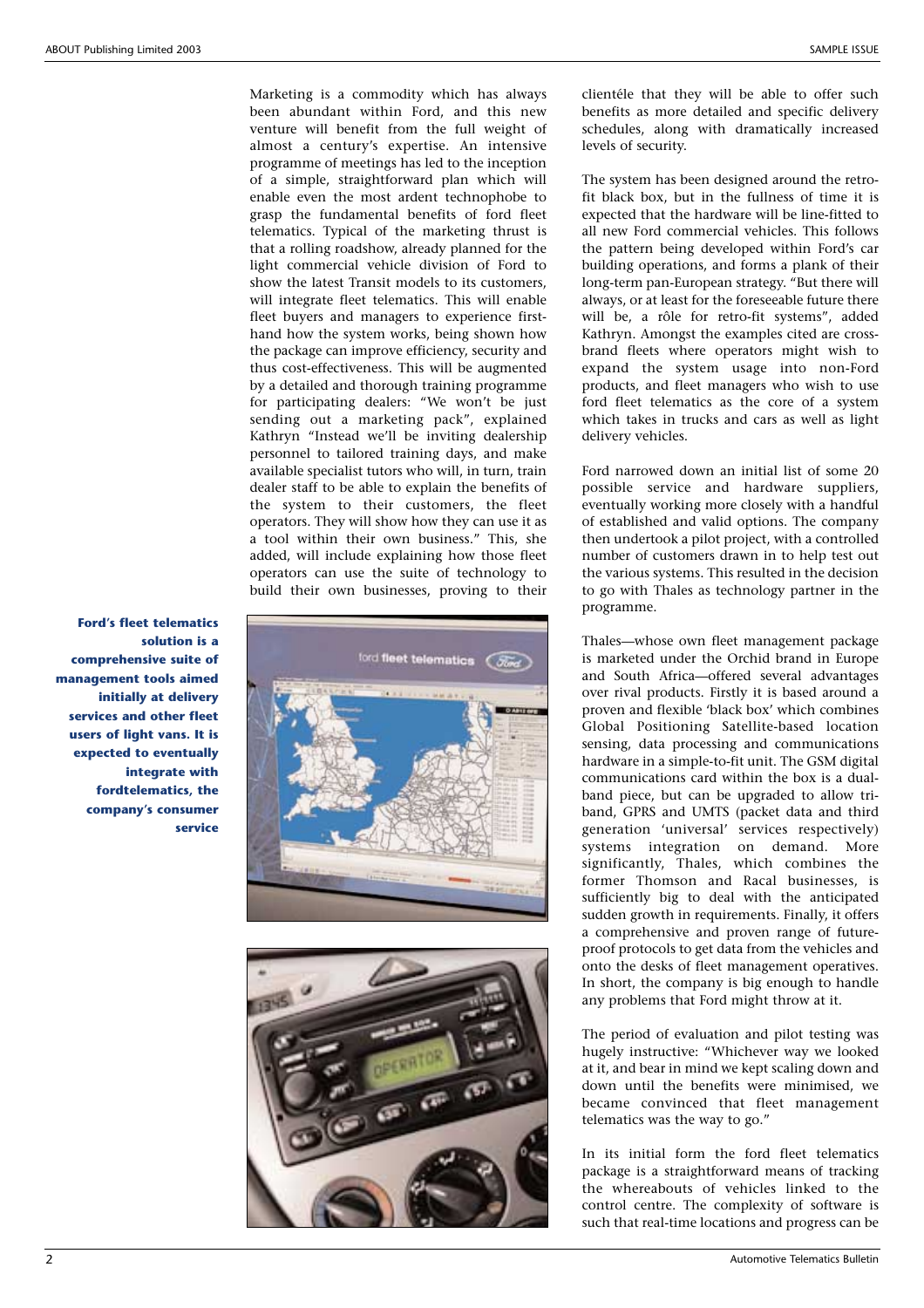

Brands within the Premier Auto Group such as Jaguar and Volvo are expected to be wrapped into the scheme—eventually

compared to predetermined schedules, allowing updates of delivery whenever time-sensitive issues are involved. With increased reliance on just-in-time deliveries, the value of this feature cannot be underestimated.

The system software allows vehicle progress to be used in conjunction with maps, enabling route planning to be optimised. At present there is no provision or real-time traffic information to be overlaid, but this is apparently in the process of being added, to allow diversions to be programmed when necessary.

Other benefits of the system which appeal to fleet managers are a capability for time-stamping journeys (allowing driver working hours to be monitored accurately) and for vehicle journey mileages to be accurately monitored. "One of the benefits of this feature is that vehicles used on high-mileage routes can be exchanged periodically for those used on shorter routes. This will help balance out vehicle mileages and optimise residual mileage on disposal", explained Kathryn Lees.

By the time that you take into account the security issue (remote tracking of stolen vehicles) and the way that gathered data can be quickly integrated into other common PC data analysis and management packages, the argument in favour of ford fleet telematics becomes a compelling one. And from the end-user point of view, it comes complete with the security blanket that a Ford-branded product provides.

At present fordtelematics and ford fleet telematics are disparate applications of fundamentally similar technologies. Both are location-based, making use of the GPS system to provide location fixes, but there the similarities end. The challenge facing Ford is to marry up these two into a single business entity—possibly along with the similarly isolated work on telematics packages being carried out by Ford brands Jaguar, Land Rover, Lincoln and Volvo. But that is an issue which will take much longer to resolve. ■

**www.fordvans.co.uk/fleettelematics**

### **NEWS SHORTS**

**Bosch** has disposed of its automotive lock and entry systems. Subject to governmental approval, from November 1, 2002, the Brose Group will take over the lock system activities of Robert Bosch. The lock system group encompasses locks and all mechanical operating components including electronic automobile lock systems. It operates in Germany, Chechnya, South Korea, the US and Portugal.

Brose are expected to continue developing automobile systems in partnership with Bosch, possibly including unique driver identification technology; this will integrate with secondgeneration telematics packages. Turnover for 2002 is anticipated to reach  $\in$  220 million.

**Trafficlink**, the privately owned British traffic information provider whose primary rival is Centrica's AA Traffic, has appointed media sales house Emap Advertising to manage its sales side. The move is likely to result in advertisers or sponsors being linked to each traffic bulletin broadcast on local radio stations. At present Trafficlink not only provides Emap's 18 regional UK stations with traffic information but also the Chrysalis Radio group. It isn't all good news for Trafficlink, though; it recently lost its valuable contract with GWR, another major station operator, to the AA.

**Smartnav**, the Trafficmaster-Motorola joint development providing offboard navigation\*, has been adopted by Britain's Royal Automobile Club. Branded RAC Live, the service requires the car to be equipped with the complete Smartnav package of GPS receiver and processor unit, together with mobile phone and handsfree. Pricing follows the Trafficmaster model of £399 for the system plus installation, and a choice of annual or whole-life subscription. There is also a no-rental option with an 89p per minute call charge. www.rac.co.uk/live

*\*see page 14 of this issue for full details of the package*

Australian technology company **QuikTrak Networks**—whose more arcane products include transponder tags to keep track of the whereabouts of crocodiles in the Outback—has opened a London office to springboard expansion of its European operations.

Amongst its earliest contracts is a scheme to integrate transponder tags into cash transit boxes. The system requires a network of tag readers (currently under construction in Greater London, with other main routes being served in the near future) which will allow the location and direction of tagged boxes to be quickly detected. The incorporation of QuikTrak technology into the cash box will be the first time a cash box can be tracked and located wherever it is in use. The initial contract is with Spinnaker International, which has over 70% of the world market for intelligent cash boxes. QuikTrak is also active in mainland Europe, with an established office in Holland.

**www.quiktrak.co.uk www.quicktrak.nl**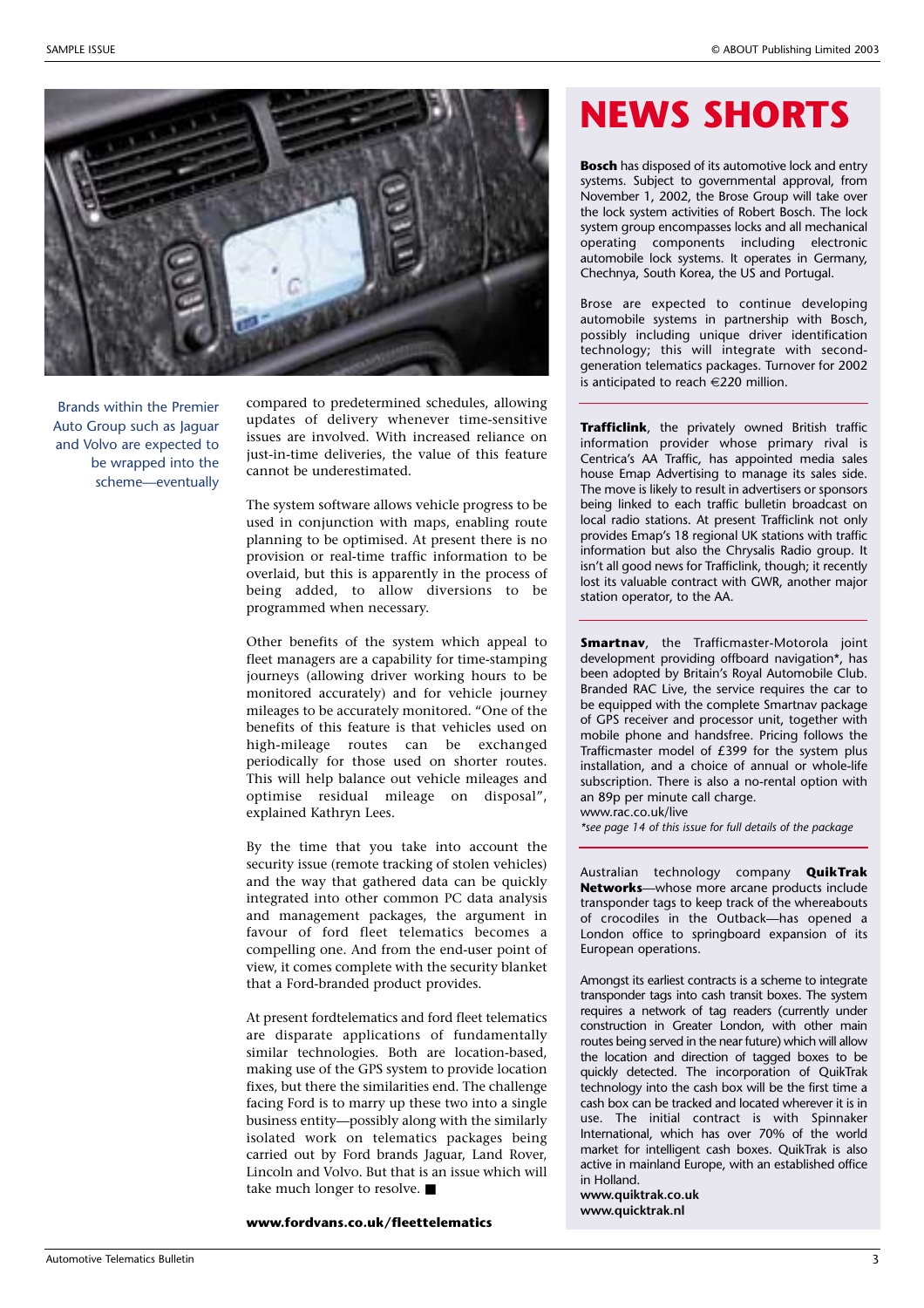## TELEMATICS – THE WAY FORWARD

Jonathan Loretto, Mobile Commerce Leader with Cap Gemini Ernst & Young, comments on where the profit lies in telematics

**The \$1.6 billion answer lies within the matching of technologies to three principle groups of customer**

Telematics is capturing the public imagination with the latest cars being advertised with celebrities such as Ed Harris and Thierry Henry demonstrating on-board consumer technologies including email, navigation, brake-by-wire and even DVD players. These adverts reflect the push by the OEMs to increase consumer interest in an area that they are spending more than \$1.6 billion a year on developing.

We are currently at the very early stages in the development of first generation telematics, a technology-driven marketplace that unites the<br>driving experience, with wireless experience, with wireless telecommunications, computers, digital content and intelligent devices. As this new marketplace opens up and expands, the question many telematics companies are asking is where they should concentrate their development efforts to attract the most profitable customers. The \$1.6

billion answer lies within the matching of technologies to three principle groups of customer:

- **Consumers** *(The public)*
- **Small fleet** *(Logistics and distribution fleets)*
- **Large fleet** *(Logistics and distribution fleets)*

The Telematics services and products can be grouped into five major areas:

**Life-critical**—technologies that manage those aspects of the vehicle that are critical to the preservation of the occupants, such as X-bywire, collision control systems, engine management, etc.

**Life non-critical**—systems that manage those non-critical systems in the car e.g. airbag deployed sensor, tracker, alarm, remote control devices, etc.

**Front seat**—the myriad of systems which directly interact with the driver of the vehicle e.g. navigation, dynamic route guidance, heads up display, etc.

**Back seat**—what is popularly referred to as 'Infotainment.' These technologies and services cover: Internet, email, movies (DVD or streamed), music (CD or streamed), gaming, etc.

**Roaming**—Covers the technology that for various reasons needs to be mobile to enable



Source: Cap Gemini Ernst & Young

SAMPLE ISSUE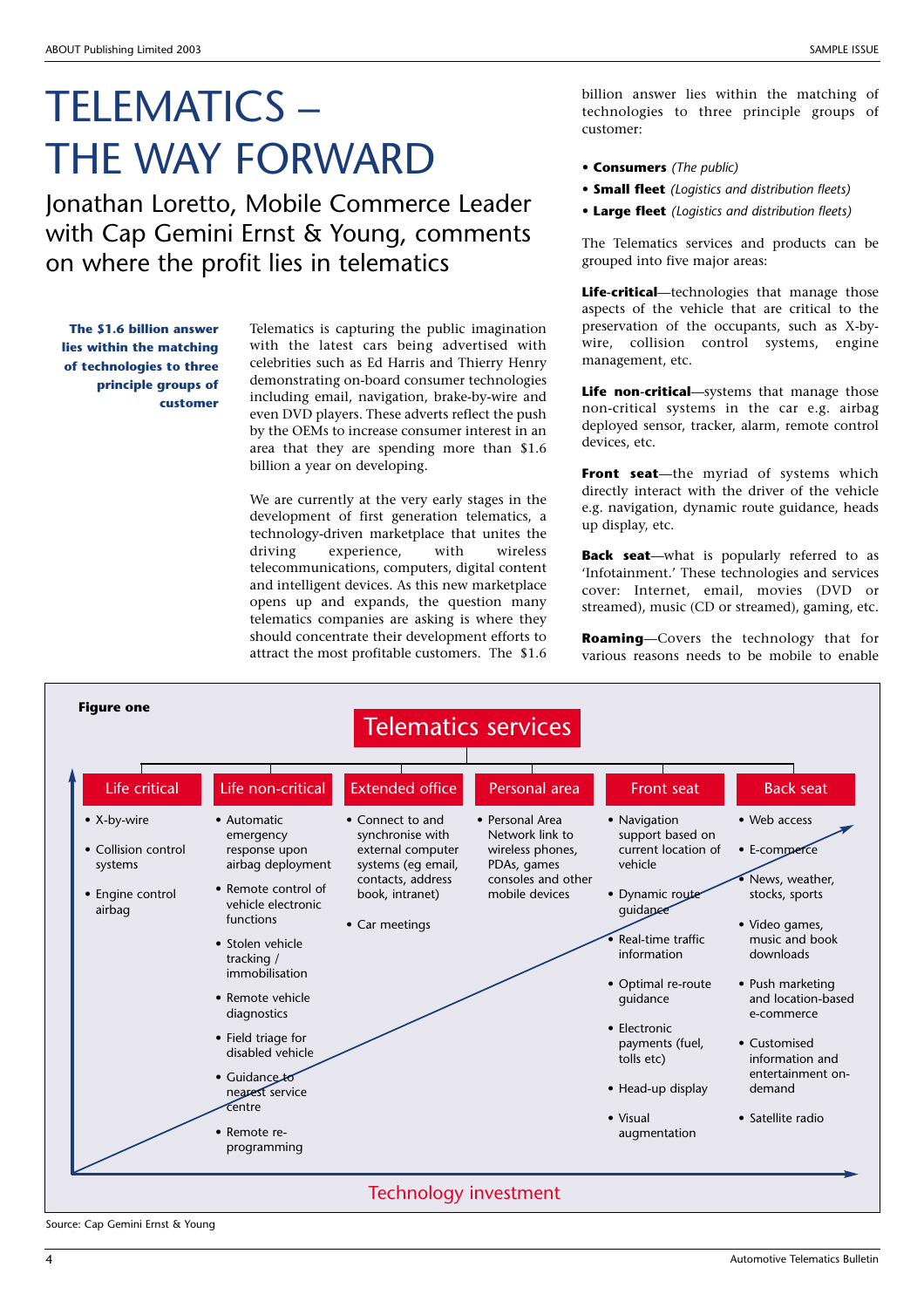

Source: Cap Gemini Ernst & Young

transfer of information from the vehicle e.g. onboard gaming to portable game boy, or on-board navigation to PDA.

Life-critical and non-critical are natural vehicle enhancements by the OEM. These telematics products provide manufacturing efficiencies and a lighter, more responsive and economical vehicle for customers. These areas tend to be ignored by the external market and analyst, who prefer to concentrate on the later three 'consumer' telematics and services.

These consumer areas are inspiring the analysts and industry pundits to predict high growth and large revenue prizes for those with the 'first mover advantage' or 'the Killer Application'. This is rather worrying as these phrases and terms have a certain ring of familiarity around them. They were the buzzwords of the latenineties and of the Internet Dot.com revolution, a period of time when market share and subscriber numbers momentarily out-weighed the need for profit, and set many companies on the road to financial ruin.

**So will telematics be another flash in the technology-led pan?**

Currently the major players in the marketplace are investing large sums of money in research and product and service development in consumer facing telematics initiatives. It is interesting to note that the telematics market is gearing itself up to develop products and services aimed at primarily the same client group that destroyed so many Dot.coms. So will telematics be another flash in the technology-led pan?

It could be, if the current strategies are not reviewed. But why is this consumer-led strategy wrong? After all, in Europe there are over 18 countries with a population of approximately 650 million people, driving over 100 million cars, whereas the large and small fleet businesses number only in the hundreds of thousands.

The consumer numbers certainly make interesting reading, however when the full picture is appreciated only then can the true value of the customer be compared.

Both large and small fleet companies require services that increase efficiencies, productivity and safety whilst reducing costs and waste. These requirements are addressed by the Life critical, Life non-critical and front seat services which need to provide far greater detail than any consumer systems. For example, navigation systems for fleet may need to have the facility to navigate to a specific house or feature such as a gas main, where as on consumer systems it is sufficient to be able to navigate to a road. The hardware deployed in fleet will also be quite different.

Firstly, it will be standard for the company, and secondly it will provide the basic service that the business needs. Thirdly it will be a robust functional black box and finally a fleet company could run over a thousand vehicles all with the same hardware and services. The back-end control systems will require major development but this will pale in comparison to the size and complexity of the systems required to manage the consumer services.

By comparison the consumer telematics services cover the complete list of service possibilities, with the requirement to integrate with external non-telematics systems. The consumer will be able to select the various dealer technology and service options, to make each vehicle unique. The vehicle owner may also feel the need to add, change or update various components of the telematics service or technology to further customise the vehicle to their requirements. Unlike businesses, consumers will expect someone else to support customisation and to allow them to transfer any telematics profiles between vehicles. Also, the range of possible entertainment and information services will be immense for consumers, e.g. Internet, digital music, digital TV, DVD, streaming video, local based information, concierge and gaming.

The breadth of these services require a massive investment in technology and infrastructure for every single country, but when you consider the international implications: cultural, language, law, social backgrounds and individual tastes, needs, desires, likes and dislikes, the complexity of the delivery is compounded. Once you overlay the numerous options for payment of these services from transactional, 'pay as you go', monthly, yearly or lifetime contracts a further level of sophistication is required.

There are also the service providers to be considered, who provide the content. This is shown by the investment profile diagram (figure one on page four) demonstrating the level of investment required for each of the groups of telematics services.

Sun Microsystems CTO Greg Papadopoulos once said building the new third generation of mobile phones "may be the most complex job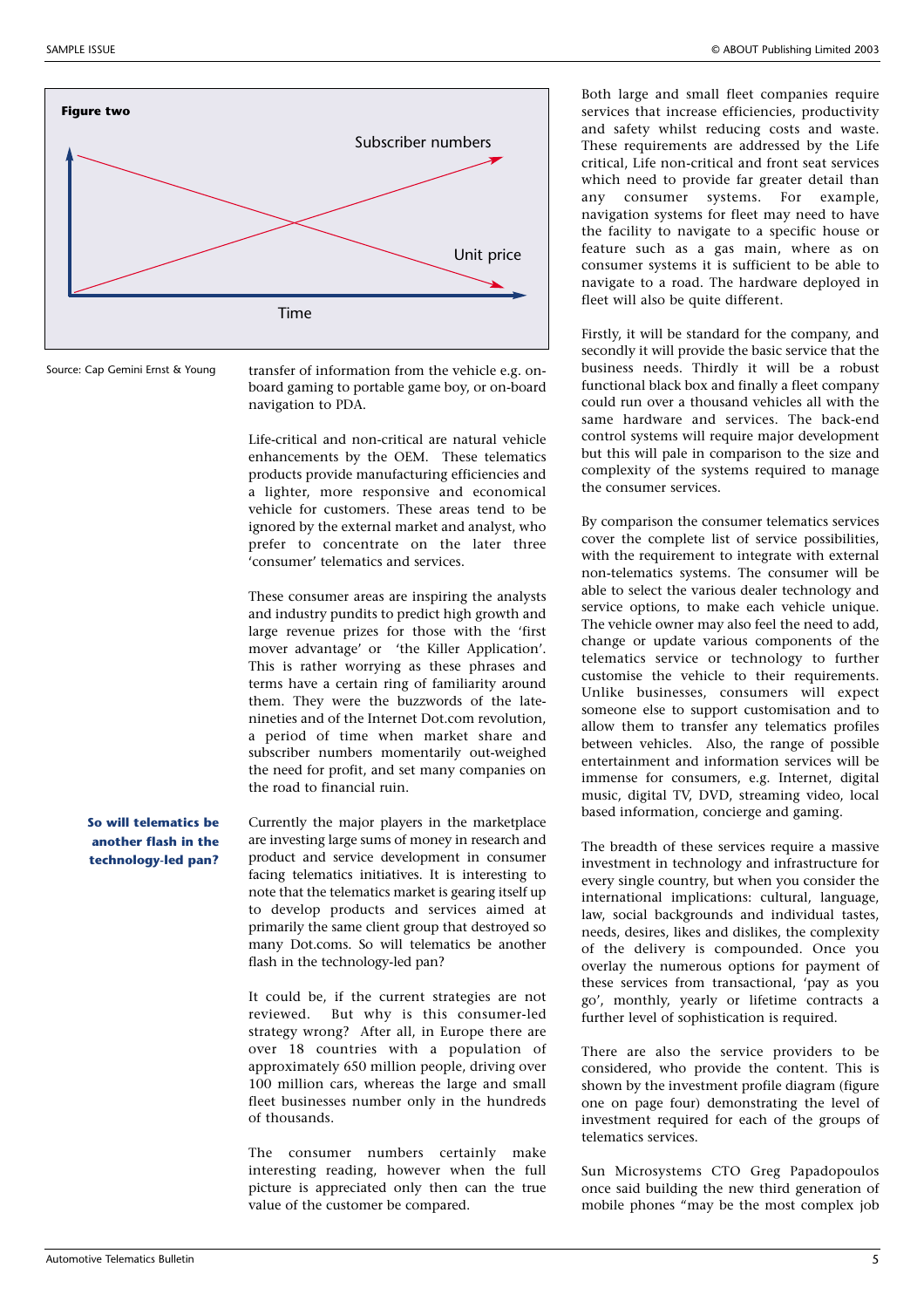#### **For a Telematics Service Provider the route is clear**

humanity has ever faced" which was true at the time. However integrating the third generation of phones systems together for intra- and intercountry delivery of a wide range of converged digital services and content to a high-speed vehicle, will take this complexity to new levels. So what is the best method to evolve a mobile solution in the current market?

Mobile Phone companies have been very successful in the deployment and development of their analogue and GSM networks. When in the early nineties the mobile phone companies launched their services it was primarily businesses that purchased handsets for key personnel. As businesses realised over a period of time, the value of these devices fell as purchasing volumes increased, pushing down unit prices, to the point where consumers could start to enter the market (see figure two on page five).

Businesses led the way for the mobile phone market and initially subsidised the building of the infrastructure so that the consumer mass market could enter a number of years later. Business also allowed the mobile phone companies to develop their systems and services in a smaller, simpler B<sub>2B</sub> ecosystem, before the event of the more complex and dynamic (B2C) consumer market.

Telematics can take a similar path using businesses to build the revenue streams and

justify the business cases for the development of the infrastructures and services. The first phase could deliver core Fleet services like Route guidance, Dynamic re-scheduling, GPS Tracking, and Vehicle monitoring as well as maintenance management. As the large and small fleet markets grow and the infrastructure develops, some of the fleet services could be extended with minimum re-development for use in the consumer market.

The second phase would be to continue development of fleet services while developing additional consumer specific services with a much longer return on investment, than fleet services. The aim of this approach will be to build a revenue base from large and small fleet customers.

This revenue can then drive the extension of the infrastructure, the development of the service and the customer support. It will also provide time for some of the more complex issues in consumer telematics (Digital Content Provision) to be resolved.

For a Telematics Service Provider the route is clear; if they wish to learn from the past mistake of the Dot.com years they must develop their service initially for the business market, to guarantee a solid revenue stream. Failure to do so could be fatal. ■



**Hy-wire is a global product. Styled by Turin's Stile Bertone**

**The provision of full driveby-wire capability allows the vehicle to be readily integrated into future automatic highway packages**

### HYWIRE ACT GM's technology showcase car

General Motors has announced its latest concept vehicle Hy-wire. Created as a working demonstration of GM's progress in hydrogen fuel cell propulsion and of drive-by-wire technology, Hy-wire is a global product. Styled by Turin's *Stile Bertone* working to a brief drawn up by GM Detroit, the vehicle uses drive-by-wire technology developed in Sweden and Holland by SKF Group, and a hydrogen fuel cell propulsion system created in GM's research facility at Mainz-Kastel, Germany.

What sets this vehicle apart from previous GM concept vehicles is its primary control centre; in place of the usual steering wheel, pedal block and gear shifter system is an aircraft-style control cluster with central screen. Acceleration, braking and steering are all handled by hand controls, and speed, route guidance and other primary functions are all provided within the cluster. Audio, cabin temperature and other controls are on a secondary panel situated in the centre of the vehicle. The provision of full driveby-wire capability allows the vehicle to be readily integrated into future automatic

highway packages. The main control cluster can be quickly swung from one side of the cabin to the other, allowing a single model to be built for both left- and right-hand road use. The power unit, which is housed under the floor, is rated at 94kw. Three fuel cells, each pressurised to 350 bar, provide power for an electrical motor which drives the front wheels.

One of the advantages of the packaging is the deep front screen, which allows the driver to place the vehicle accurately when parking.

Unlike many concept cars this is styled to be readily acceptable to today's drivers. This suggests that a production version of the car would be achievable. ■

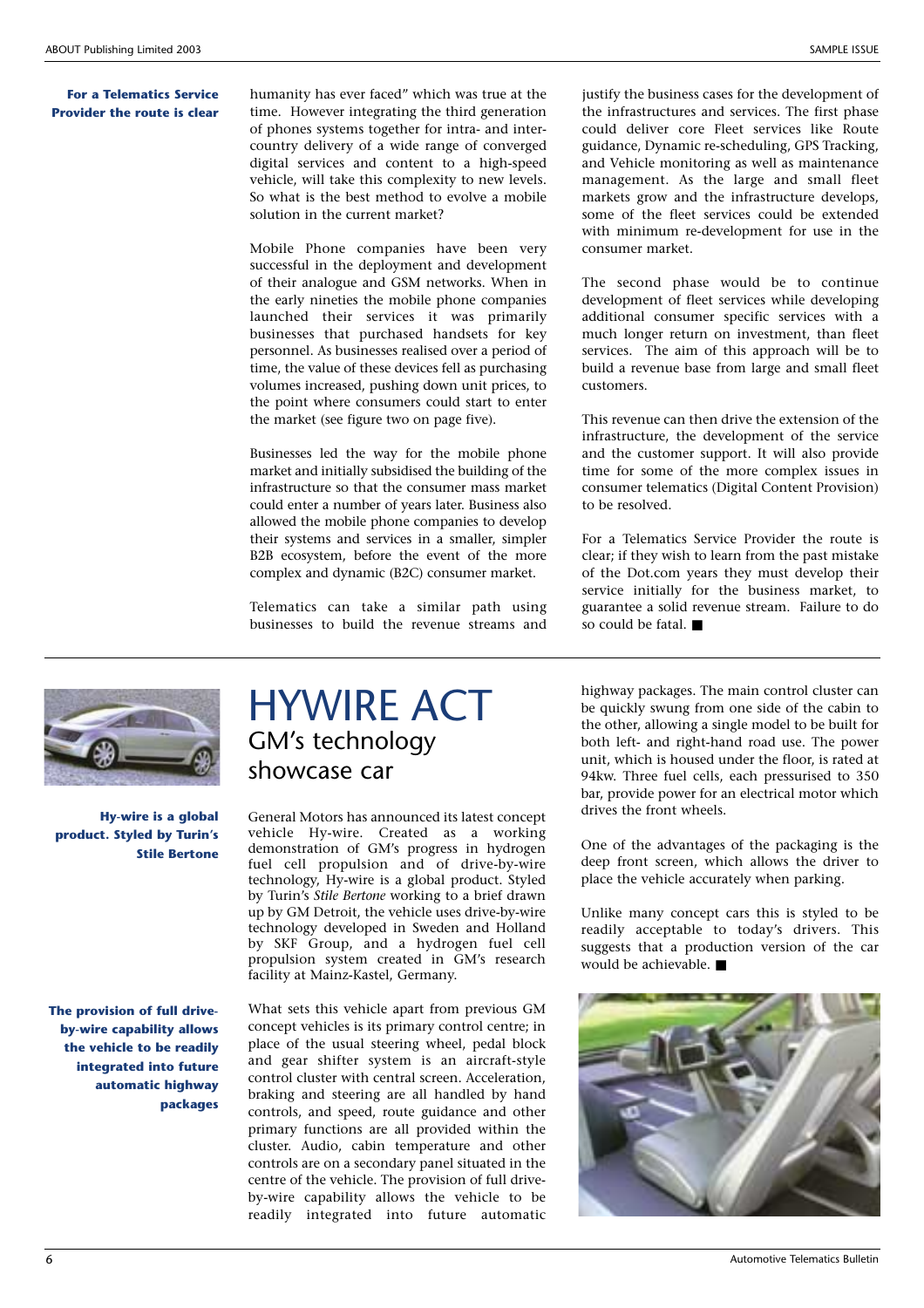### WIRELESS PAYMENT IBM and paybox.net join forces

**As organisations seek to incorporate wireless transactions into their multi-channel payment strategy, they need to build fully integrated, secure and scalable mobile payment platforms**

**paybox.net AG is an innovative service provider based in Frankfurt, which in May 2000 developed and introduced a worldwide massmarketable payment method by mobile phone.** 

In a move which could unlock the thorny issue of how telematics service providers can bill for on-demand multimedia downloads, IBM Global Services and m-Payment provider, paybox.net have announced a joint initiative to drive mcommerce through an integration of systems and an expansion of services.

IBM Global Services will combine its wireless ebusiness consulting, services and integration capabilities with paybox's mobile payment solutions. This collaboration unlocks mcommerce potential through innovations that include wireless vending machine payments and retail point-of-purchase solutions.

Adding this wide range of point-of-sale outlets to paybox's existing person-to-person, on-line, mobile and conventional payment solutions, IBM and paybox will enable even more everyday transactions to be securely initiated and authorised from wireless devices.

Providing wireless operators and retail, finance and banking organisations with a range of robust, reliable and convenient m-commerce services, the joint offerings will be based on an integration of paybox applications with IBM's WebSphere platform and IBM retail solutions. paybox mobile payment can be easily integrated into the service portfolio of banks and wireless network operators.

"As organisations seek to incorporate wireless transactions into their multi-channel payment strategy, they need to build fully integrated, secure and scalable mobile payment platforms", said Dr Martin Mähler, Director, Wireless ebusiness at IBM Global Services, Central Region. He went on to explain that: "The combination of IBM's leadership in wireless consulting and integration services along with paybox's application and payment processing expertise is a big step forward in maximising the value of companies' existing e-business investments and providing a key building block to enable business transformation."

Core aspects of the agreement include the joint development of mobile payment applications, the distribution of existing paybox services and activities designed to gain new licensing partners, opening up new m-commerce markets.

"This collaboration with IBM not only enhances support for both of our existing customers but this co-operation is also a significant step forward for international m-Payment and its vital role in future business strategies", stated the paybox Chief Marketing Officer, Peter Seipp.

This co-operation is expected to broaden the scope of mobile payment options; from the telematics service provider viewpoint this will allow pay-per-use options (on-demand navigation and infotainment, for instance) to be developed. IBM's reputation for proven computing infrastructure is already well known. paybox is less of a household name, but has the backing of Deutsche Bank, which owns a fifty percent share of the business.

paybox.net AG is an innovative service provider based in Frankfurt, which in May 2000 developed and introduced a worldwide massmarketable payment method by mobile phone. With paybox, mobile phone users can easily send money to friends or co-workers at home and abroad, can conveniently pay bills, reload their prepaid mobile phone card around the clock, and securely make payments on the Internet as well as for taxis, restaurants, hotels, and an increasing number of other places. Lufthansa, Oracle, Compaq and Hewlett-are amongst its stategic partners in various programmes. In addition to Germany, paybox is also available in Sweden, Spain, Austria, and the UK. ■

**www.ibm.com www.paybox.net**

### GSM FRAUD SIM cloning still a threat

The cloning of SIM cards is re-emerging as a significant threat to mobile operators' revenues it is claimed in a new report by Chorleywood Publications. It allows fraudsters to make anonymous, high-value calls for which the telecoms company cannot collect any revenue. In addition, in most instances of cloning, the operator will find it has substantial payments to make, either to roaming partners or premium rate service providers.

Unlike analogue networks, in which sensitive personal data is announced over the air and can be easily intercepted, GSM networks are protected by encryption algorithms. The algorithms serve to protect the radio signal between the mobile customer and the network, meaning that even if the signal was intercepted, it would be virtually impossible to decipher the information.

Earlier versions of the algorithms were compromised by fraudsters, who if given eight hours access to the SIM card and the correct equipment could clone a handset. The length of time taken for this process, plus the expense of the equipment required, has served as an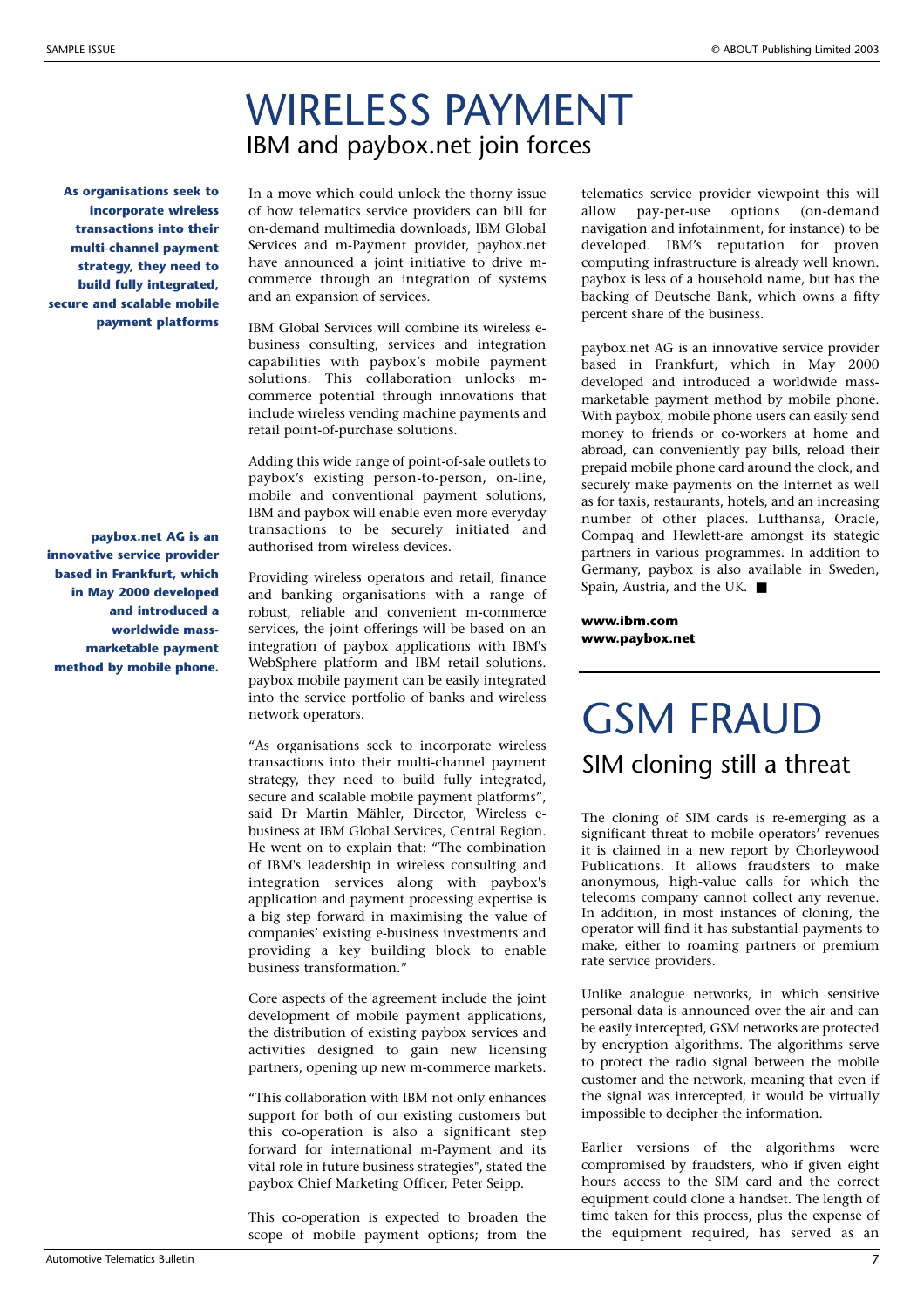**Despite this advance, many operators are choosing not to upgrade the algorithms they are using, either out of ignorance or as a misguided cost saving measure**

effective deterrent and made other types of fraud more attractive. Worryingly, advances in technology mean that traditional cloning can be carried out in as little as four hours, using equipment bought on the black market for less than two hundred dollars.

The compromised algorithms have been superseded by new releases, the latest (A5/3) becoming publicly available from the GSM Association in the third quarter of 2002. The A5/3 algorithm will be used on GSM networks, but also for GPRS and EDGE services. It is based on an algorithm for 3rd Generation networks and paves the way for the evolution towards a secure UMTS network. Despite this advance, many operators are choosing not to upgrade the algorithms they are using, either out of ignorance or as a misguided cost saving measure. "Cloning of GSM handsets is rare, but it is getting easier and easier to carry out", says Daniel Winterbottom, author of Chorleywood Publications' new report *Minimising the Fraud Risk in Next Generation Networks.* "Operators who continue to use compromised algorithms

will find that incidents of cloning on their network and the related losses will rise significantly".

The job of the fraudster has been made even easier by a recent discovery. The traditional methods of cloning have been replaced by a technique that can crack a SIM card within minutes of access to it. The power consumption of the SIM card is monitored whilst certain instructions are run through the circuit, allowing the data to be analysed and the SIM card cloned.

Although significant danger is represented by the cloning of handsets, the potential losses will increase massively as m-commerce applications become more commonplace. Users will be able to transfer money out of their bank accounts and make payments for goods and services through their handset. "Without careful planning, operators will find that their customers become the victims of huge losses and the liability for the loss will rest squarely on the telecom companies shoulders", says Winterbottom. ■



### DIGITACHO Siemens VDO expecting bonus from EU diktat

Long-awaited regulations regarding the introduction of digital tachographs have now been published in the *European Journal*.

**Siemens VDO, whose Kienzle brand has been one of the best-known within the trucking industry, anticipates being able to build a considerable amount of new business from this diktat**

Under the terms of the new regulations all truck operators throughout the European Community will be required to replace existing paper chartbased tachographs with digital models by August 2004. The change will initially be restricted to vehicles first registered after January 1st 1996 and weighing more than 12 tonnes; earlier and lighter vehicles are expected to be enveloped within the new regulation in the near future.

Siemens VDO, whose Kienzle brand has been one of the best-known within the trucking industry, anticipates being able to build a considerable amount of new business from this diktat. The company warns that a degree of training will be required: "Ideally operators will have an in-house trainer to provide training on an ongoing basis as more vehicles are equipped [with digital tachographs]. However, driver training is something that should not be undertaken for at least a year, by when training material and various courses will be more widely available."

Managing Director Nick Rendall added: "Providing operators are aware of the implications of the forthcoming changes and have planned the introduction into their business, the arrival of digital tachographs should be a straightforward process that should play its part in making roads safer and ensure that the transport industry operates on a more level playing field."

The system will require all drivers to apply for their own Smart Card, the flash memory unit which will record data relating to driving hours and vehicle usage from the in-vehicle digital system. This Smart Card will allow information to be integrated with telematics-based vehicle management programmes. This in turn will allow astute companies to plan journeys more efficiently, and ought, in theory at least, to have a lasting positive impact on ecological and asset management. ■

**www.vdo-kienzle.co.uk**

### BOOMTIME Cybit strike gold with Fleetstar

Cybit has announced it has taken £1 million of advance orders for Fleetstar-Online, the company's web-based fleet management solution. Evolved from the Trafficmaster-RAC joint venture Fleetstar, the system, which Cybit acquired early in 2002, is geared to meet the asset management needs of both SME and corporate customers. Comprising vehicle-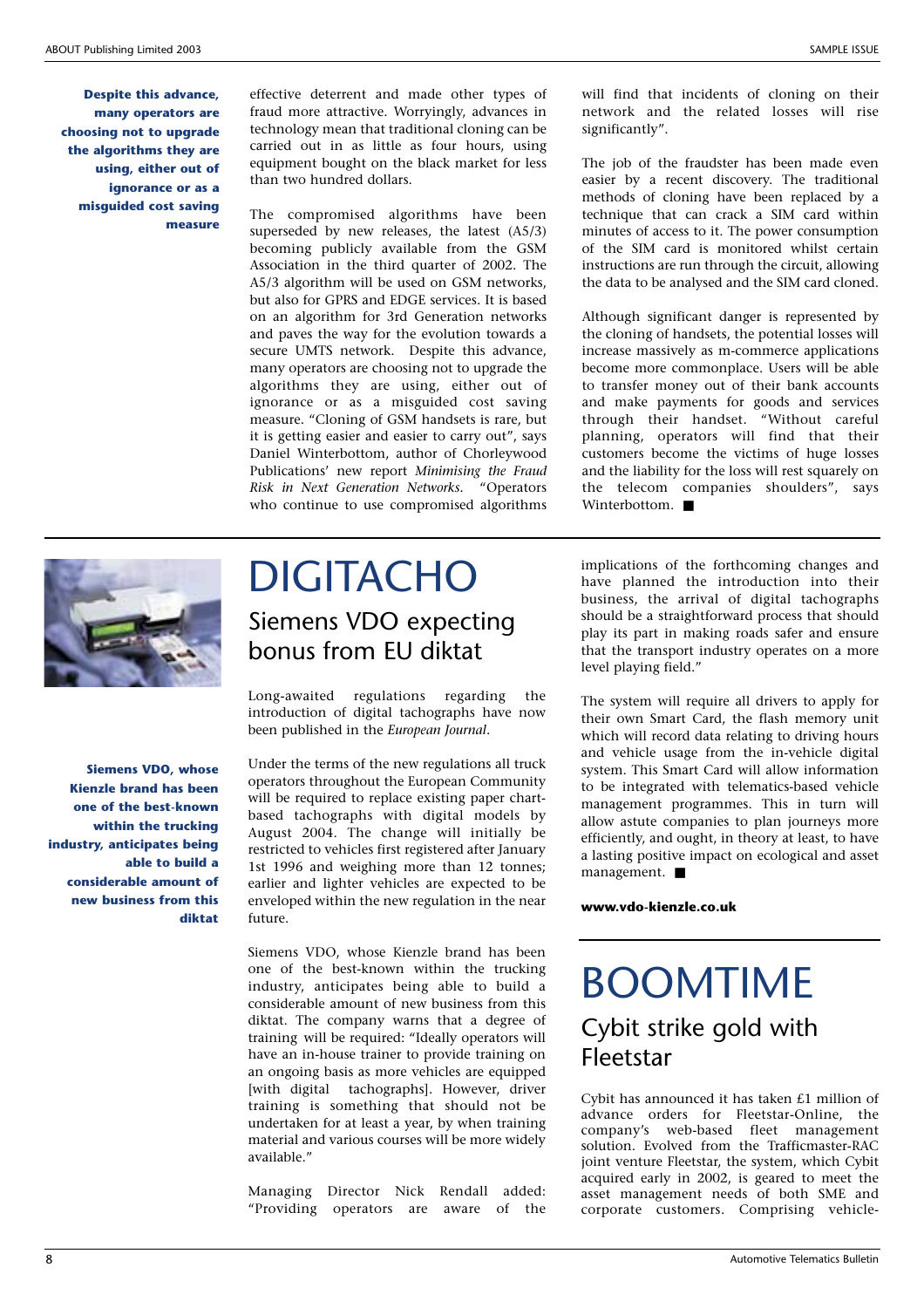

**Using Smartnav will provide a number of benefits to drivers by helping to avoid congestion, offering SOS facilities and using the personal assistant services to make journeys easier**

mounted black box GPS/GSM units and a weblinked computer software package, the system enables fleet managers to track vehicles in realtime. It also allows the generation of historical fleet management data, including exception reporting. These alert fleet managers to specific events such as unscheduled stops, excessive speeding or visits to unauthorised locations.<br>Fleetstar-Online also integrates with Fleetstar-Online Trafficmaster's new Smartnav telematics service to provide UK businesses with a powerful combined satellite navigation and fleet management offering that Cybit claim sets new standards in performance and cost-effectiveness.

Included in the list of clients placing orders for the 600 units are marquee provider Danco International plc, and Amdega, the global conservatory manufacturer.

"Fleetstar-Online is an important next step for Cybit, and I'm delighted that we've already received these initial orders", commented Cybit CEO, Richard Horsman. "With customers such as Danco and Amdega responding positively to our open platform telematics proposition, we're able to build on our success in providing proven telematics solutions to deliver web-based telematics and fleet management solutions that deliver real business benefits. In addition, as part of the early take-up for our new solution, we've already received a number of orders from customers looking to implement both Fleetstar-Online and Smartnav to address their satellite navigation and fleet management requirements."

"Using Smartnav will provide a number of benefits to our drivers by helping to avoid congestion, offering SOS facilities and using the personal assistant services to make their journey easier. Fleetstar-Online's exception reporting capabilities will also enable us to look carefully at our driving so that we can identify opportunities for improving performance and training needs for drivers", added Andy Tyas of Amdega.

Cybit provides a range of fleet management and telematics solutions, delivering an Internetbased software and support service to private motorists, vehicle fleet managers and commercial haulage operators. Cybit operates a number of telematics platforms, from end-toend OEM solutions to its own generic platform, providing satellite tracking of mobile assets via street-level digital maps. This enables Cybit operators to obtain data and deliver services or assistance via wireless networks for safety critical events, accident or breakdown, as well as providing support if a vehicle is stolen, or a driver is late or lost. It has also recently launched the claimed industry first of an always-on GPRS system. ■

**www.cybit.co.uk**

### VIVA! MinorPlanet progress aided by Spanish government funding

MinorPlanet Spain has just received a European commission grant that will halve the cost to customers of installing their DCU VMI boxes. The grant, which will add  $\in$ 9m to Minorplanet's sales, comes after the CETM's (Spanish Confederation of the Transport of Goods) selection process decided MinorPlanet have the best and most advanced technology in Spain.

It is part of an initiative intended to greatly improve the productivity and efficiency of the Spanish transport industry. Since the deal was announced, MinorPlanet has received 900 of the 2,500 orders that are to be subsidised.

MinorPlanet has been operating in Spain for almost two years, and see this exercise as an important profile-raiser.

Based in Leeds, UK and part-owned by GE Capital, MinorPlanet has built itself into a substantial force by concentrating exclusively on commercial vehicle telematics applications—its management has been content to leave the car market to associate company NavTrak. ■

**www.minorplanet.com**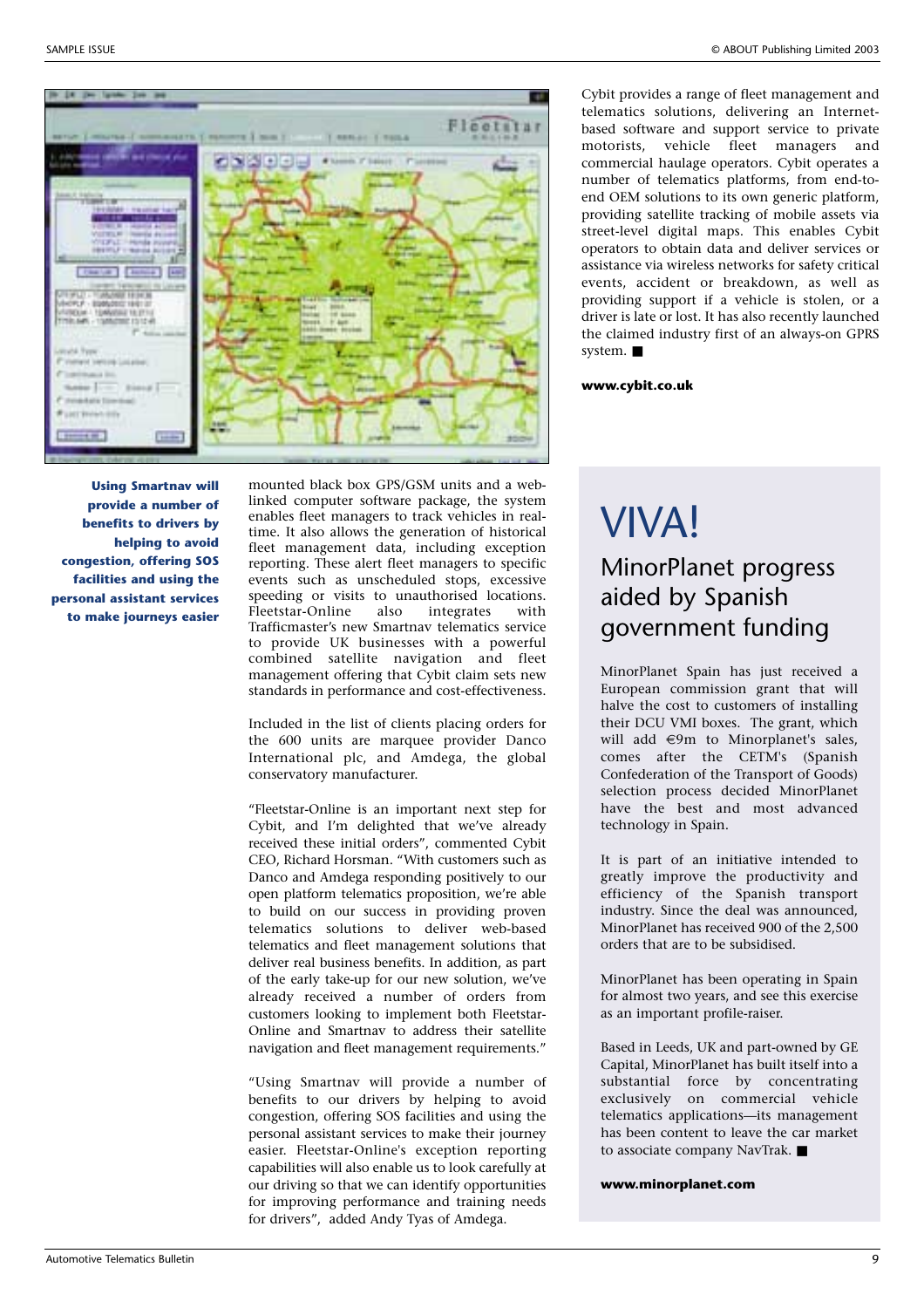### BLUETOOTH CSR launches bluetooth chipset for auto industry

**So confident are CSR of the effectiveness of this new chip that they are claiming that it will become the first killer application for automotive Bluetooth**

**Bluetooth is set to become the** *de facto* **industry standard for wireless incar communications** Cambridge Silicon radio (CSR) have launched a suitcase of tools for systems developers geared specifically to automotive applications.

At the heart of the package is CSR's new BlueCore2-External microchip, developed to provide an interface between mobile devices most commonly the personal phone—and a car's in-built hands-free system. So confident are CSR of the effectiveness of this new chip that they are claiming that it will become the first killer application for automotive Bluetooth.

CSR are able to provide systems designers with everything that they need to develop a fully featured Bluetooth handsfree system; reference design, circuit descriptions, and all software, including the embedded Bluetooth stack. The chip, which has been tested effective at a temperature range from -40°C to +85°C, is profiled to run in external flash memory, but the circuit design is "easily converted to a ROMbased single chip solution", according to the company.

Luke D'Arcy of CSR explained that "Bluetooth is set to become the *de facto* industry standard for wireless in-car communications. CSR is the first Bluetooth Silicon manufacturer to show a commitment to this market by providing software for the handsfree profile, and guaranteeing performance over the full incabin automotive temperature range. By choosing CSR, manufacturers will be able to come to market more quickly with a high quality, low cost product capable of standing up to the rigours of the automotive environment."

"BlueCore is a silicon engine driving the Bluetooth market", he added. "Now in its second generation with lower power consumption and increased operating range, BlueCore continues to present the market with the smallest and lowest cost solution for Bluetooth-enabling products."

CSR see this product as the vanguard of a range which will extend to specific solutions for vehicle diagnostics, video and music streaming. The company is already working with a wide range of companies, from Microsoft to Motorola.

Bluetooth, a close-range closed-link radio system working in the 2.4gHz frequency range, has been developed by the telecoms industry as a means of linking handsets with other devices (such as computers, handsfree kits and automotive environments) and is already starting to appear in mobile phones, such as the Sony Ericsson T68i and Nokia 7650. The Compaq H3870 Personal Digital Organiser (PDA) is another mobile device equipped with Bluetooth chipset; this, theoretically at least, will be able to interface with any car-mounted display screen and onboard computer system running Windows CE for Automotive operating system.

Whilst critics argue that the addition of Bluetooth to a car is yet another layer of information, its proponents argue that driver safety can be enhanced, by allowing the seamless use of handsfree operation (ultimately with voice-activated in-vehicle systems) without the need to consciously synchronise address books, contact lists and the rest. ■

**www.csr.com**

## SAT-COMMS

### Satamatics enters US marketplace with Inmarsat D+package

**Satamatics is the sole source in the US for telematics services utilising the Inmarsat D+ system**

Satamatics, the British-based business which has established itself as a global operator of satellitebased telematics information services, has gone live with its service in the US market. The move follows Federal Communications Commission (FCC) authorisation to provide mobile satellite services across the US.

With this authority in place, Satamatics has completed its launch strategy for the Americas to fulfil the early market interest and take advantage of the strong potential for rapid growth. Satamatics is the sole source in the US for telematics services utilising the Inmarsat D+ system. Satamatics works in conjunction with a number of specialist Application Service Providers to develop a package of options for fleet management and other telematics applications. Using satellite communications rather than land-based telephone systems allows Satamatics to offer a broader portfolio than most; on its list are asset tracking and tracing for marine and land transport, remote management for the water, oil and gas industries, and security safety monitoring for remote premises and personnel.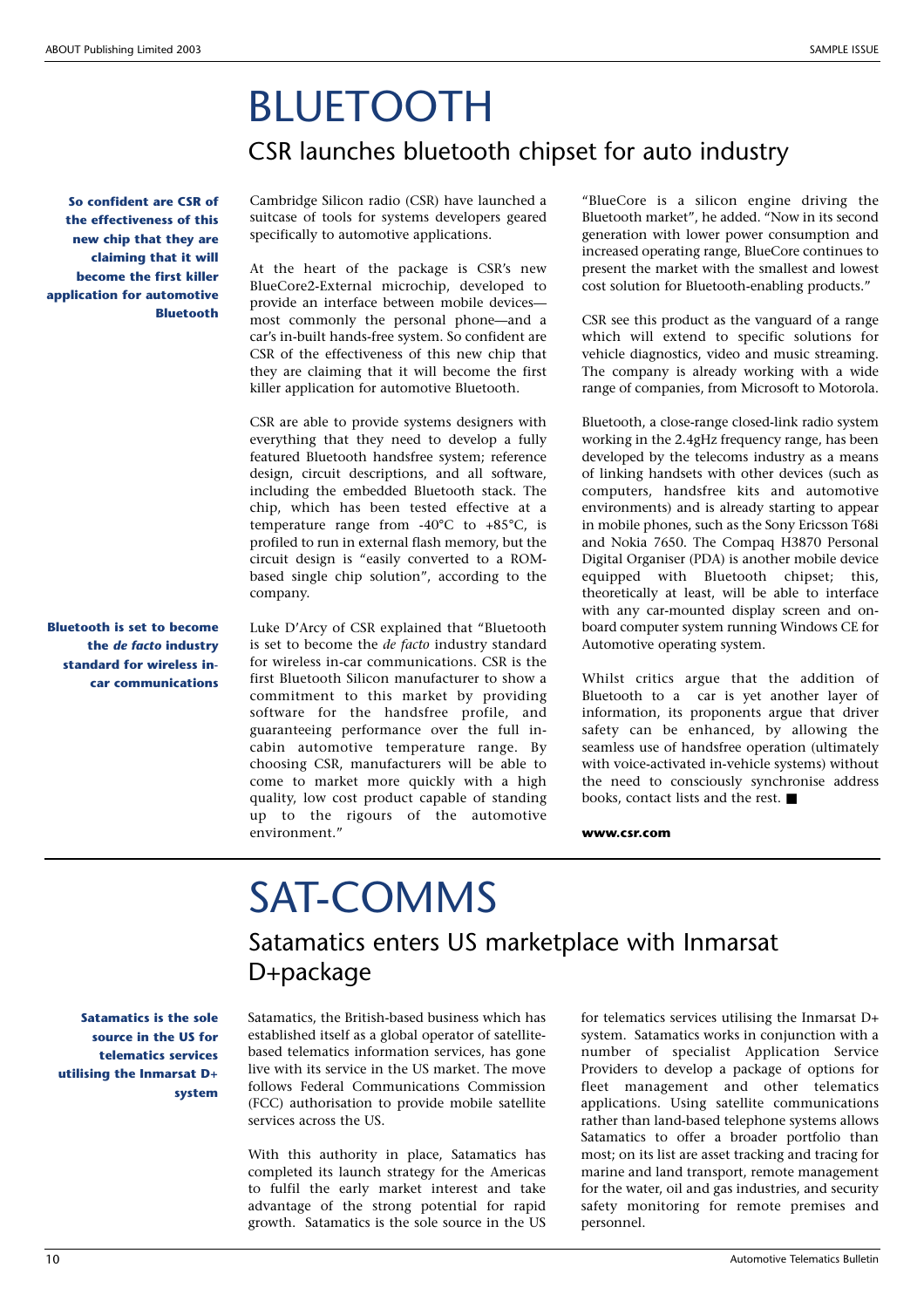**Satamatics Ltd is the only telematics organisation capable of providing access to the Inmarsat D+ satellite network from within all the Americas, giving them an opportunity of enormous value** In preparation for its US market entry, the company opened and staffed its regional base, Satamatics Americas, in Ocala, Florida. In addition, Nick Smith was brought in to head up the sales and distribution in South America. Based in Caracas, Venezuela, Smith has a long track record in the telematics industry, with extensive experience across both North and South America. Satamatics Americas is targeting asset tracking and security monitoring for land and marine logistics, and monitoring applications for oil and gas pipelines.

Peter Chisholm, CEO of Satamatics Ltd, commented: "It was a strategic imperative for us to penetrate the US market. It has been a massive undertaking, with many months of hard work, but has secured us a unique market position. We are the only telematics organisation capable of providing access to the Inmarsat D+ satellite network from within all the Americas, giving us an opportunity of enormous value."

"We foresee potential sales of the order of many thousands of satellite terminals within the first year alone, addressing numerous SCADA applications, as well as asset tracking and tracing. Through our affordable, flat-rate charging structure, we can demonstrate strong commercial benefits to large numbers of business and industry sectors, including smaller companies and operators. Our market position is further strengthened by our unique ability to offer D+ satellite coverage within the Pacific Ocean Region—a factor of critical importance for the Americas."

Michael Butler, managing director of Inmarsat Ltd, commented: "This announcement represents a significant proof-point for Satamatics, a fast-growing Inmarsat Alliance Partner and an important global player in the telematics industry. Satamatics' entry into the US market successfully demonstrates that the company is achieving precisely what it has set out to do. It can truly claim to offer seamless global coverage for our D+ solution, across the continents and oceans."

"Satamatics is successfully highlighting the effectiveness of D+ by providing comprehensive and highly affordable telematics services, and is driving the market penetration of this technology. We are fully supportive of Satamatics' endeavours to open up this service in an important new marketplace for Inmarsat." ■

**www.satamatics.com**

### **TRAFFIC** Telcontar launches new Java-based traffic info utility

Telcontar has launched Traffic Manager, a new product that seamlessly integrates real-time traffic flow and incident information with existing applications and location-based services.

By using Traffic Manager with Telcontar's Drill-Down Server software platform, location-based service providers will now be able to quickly add traffic capabilities to their applications. This will enable such new operations as the automatic rerouting of vehicles around traffic jams, the visual display of traffic conditions, the integration of real-time traffic with vehicle navigation systems, and the creation of new traffic applications for mobile phones and PDA users. Early customers of the Traffic Manager include hand-held navigation systems brand Pharos, and an as-yet unnamed global 3G mobile network operator.

"The average commuter in the United States and Europe spends almost 50% of their commute stuck in traffic", said Eric Carlson, president and CEO of Telcontar. "Many city drivers spend even



more, and the business costs of traffic for professionals such as taxi or delivery drivers nationwide may very well be measured in billions of dollars per year. The current radio traffic bulletins help somewhat, but they are not specific or timely enough to be truly useful. There's a clear need for location-based service providers to arm their clients with the ability to avoid traffic problems on the road and get to their intended destination in a timely manner."

Jeff Curtis, executive vice-president of Pharos Inc., an early customer of Traffic Manager, agrees. "In response to building customer demand, Pharos is committed to adding new traffic capabilities to our hand-held navigation products as well as developing new trafficoriented location-based services. We believe that traffic information services will emerge as a complete LBS market segment in the near future."

**By using Traffic Manager with Telcontar's Drill-Down Server software platform, location-based service providers will now be able to quickly add traffic capabilities to their applications**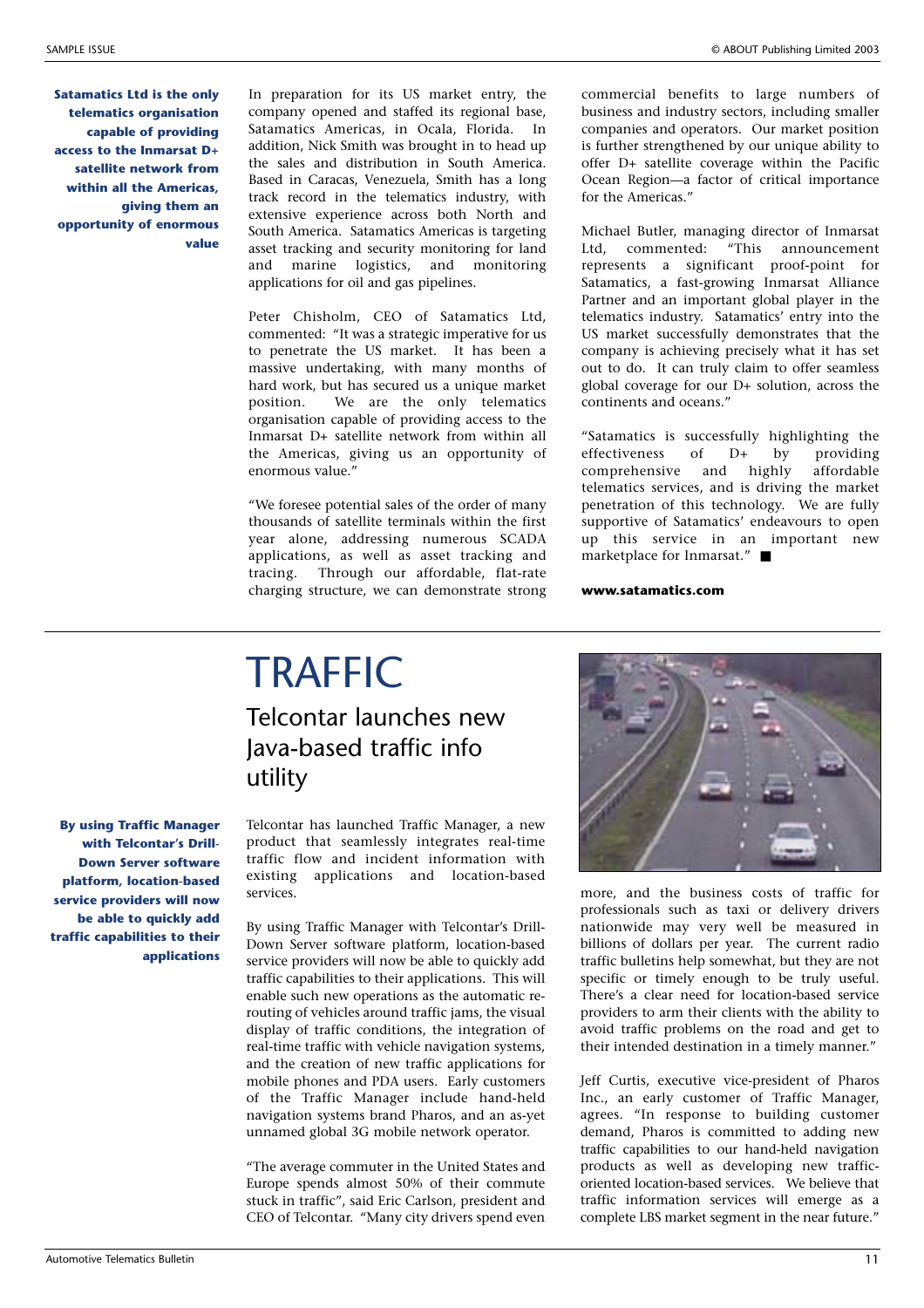**Traffic Manager will ship later this month, initially in the US for use with Tele Atlas/Smartroute and TrafficCast traffic data**

"Traffic Manager has the ability to support multiple traffic data feeds. This is crucial because no single vendor today has traffic information for the entire United States or European markets", said David Wood, senior vice president of marketing for Telcontar. "By using Traffic Manager and the Drill Down Server, LBS suppliers will be able to address more geographic markets than they could reach otherwise, and they have the freedom to pick their data feed vendors or even change suppliers if required."

Traffic Manager will ship later this month, initially in the US for use with Tele Atlas/Smartroute and TrafficCast traffic data. Coverage for traffic incidents and construction

is supported for more than 100 cities and flowbased traffic coverage is provided for more than 20 cities. Future releases of Traffic Manager will support European traffic feeds, and additional US-based traffic feeds.

Java-based and J2EE compliant, Telcontar describes the module as a Drill-Down Server that will provide customers with a scaleable solution ideal for high-transaction environments. In initial form it interfaces with the BEA Weblogic Application Server and Oracle 9i Database. Support for additional application servers and databases will be added in future releases. ■

#### **www.telcontar.com**

### BLUETOOTH Visteon enables Bluetooth solution for BMW

**The voice-controlled system will allow BMW drivers wireless and handsfree use of mobile phones, proximity interfacing the hand-held phone with a hard-wired hands-free kit fitted to the car** Visteon Corporation has joined forces with BMW "to create innovative electronic technologies for passenger cars." One of Visteon's first projects will be to supply its Wireless Interface Module based on Bluetooth technology for in-car mobile phone integration.

The voice-controlled system will allow BMW drivers wireless and hands-free use of mobile phones, proximity interfacing the hand-held phone with a hard-wired hands-free kit fitted to the car. This technology will be on the market from September 2002 and the modules will be available as optional extras for all current BMW X5, BMW 3-series and 5-series cars. Drivers will be able to use any Bluetooth-equipped mobile phone.

"With this programme and by signing a development contract for further future technologies, BMW has documented the faith it has in Visteon", explained Dr. Marlis Basili-Hartmann, Visteon's Global Account Manager for the BMW Group. "We are committed to underpinning our business relations with BMW both now and in the future by supplying innovative, high quality systems and technologies and also by offering excellent customer service." ■

**www.visteon.com**



### BRIEF TEST Mitsubishi OEM option navigation

Mitsubishi's navigation package was one the first to make use of DVD (Digital Versatile Disc) as a mapping and data storage medium. The advantage of DVD is that it can hold up to ten times the data of a standard 74mb Compact Disc; in practical terms this means a single disc being able to carry data on most of Europe. This is infinitely preferable to having to carry separate discs for each country.

The system is fast—a 32bit RISC processor is at the heart of the system—and is equipped with a bright, clean, wide-format (16:9) screen. Map matching of the display is excellent, and the voice commands are clean and clear. The system is, however, fiddly to operate.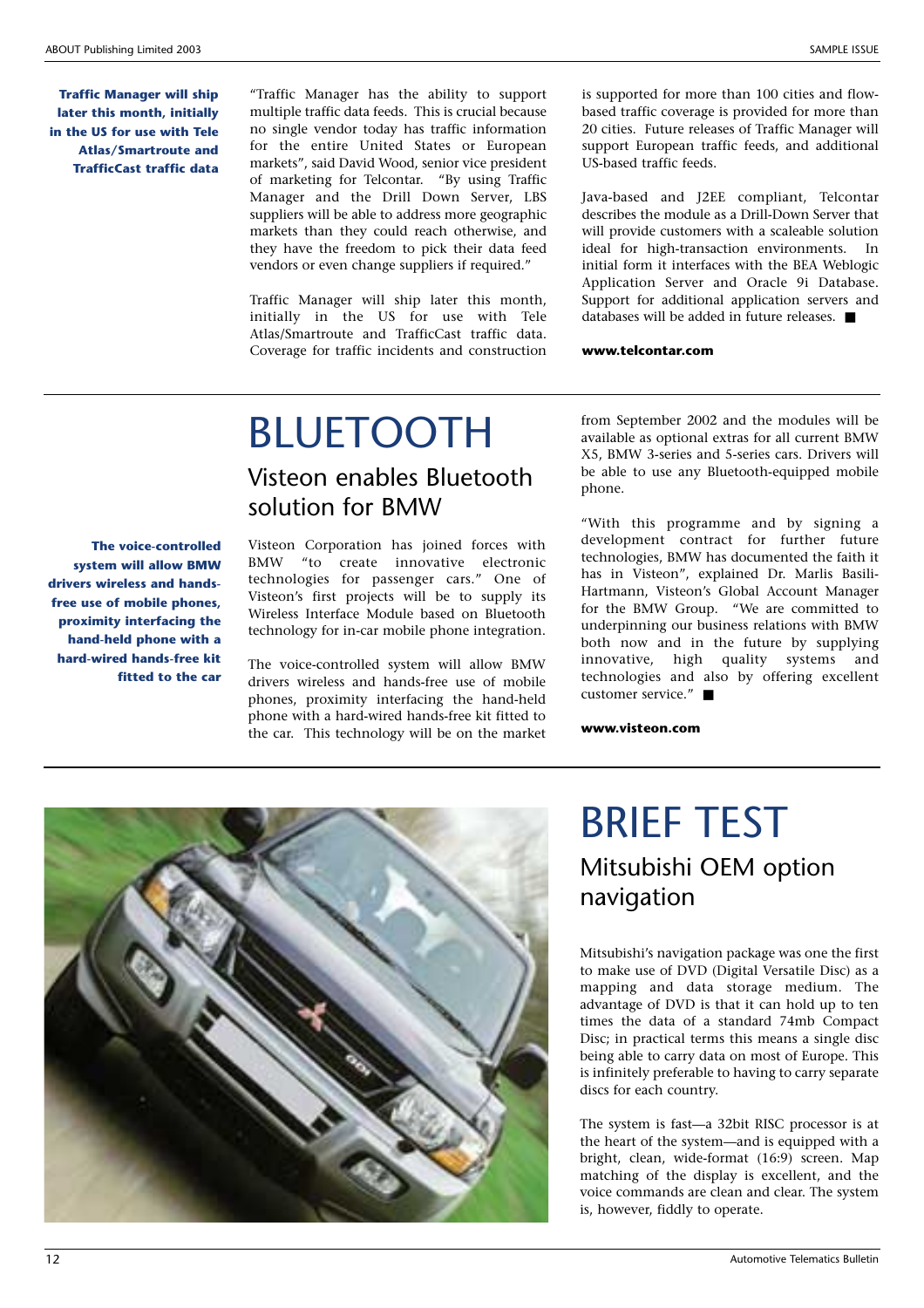

Firstly, all inputs are made via a remote unit which lives in a holster mounted on the left of the centre console. Accessing the initial 'easy' menu allows the driver to either input a new address,

or to draw up a pre-stored destination. The system will then select the route and begin turn-by-turn guidance, with a female voice providing instruction in good time for each junction to be negotiated. In the event of an instruction being ignored or missed, the system recalculates quickly; as far as possible it tries to maintain forward progress, suggesting a U-turn only when there is no other option.

The other major complaint the system attracts is that it cannot be over-ridden once a journey is in progress; it is required to park the vehicle and switch off the engine for any changes to be made. The rationale is one of road safety—a driver cannot be concentrating on the road if he is messing with the navigation system—but there is no account made for the common situation where a passenger is able to control a system whilst the driver carries on controlling the rest of the vehicle.

To get the best from the navigation package it is advisable to spend a little time in the advanced menu section, setting preferences so that the route will follow the choice of the driver; it can be set for primary routes, maximum use of motorways, fastest or shortest routes.

The mapping disc we were using, although the latest edition, failed to take into account junction priority changes that were made in my home city some 18 months ago. With a replacement disc costing in excess of £240 this is likely to be a major issue; having already paid out more than £2,400 for the system to be added to the specification of a £27,000 Shogun. Having out-of-date data is likely to be a matter of considerable annoyance to drivers.

**If the mapping data was more current and something was done to allow a passenger to reset the system in mid-journey, the Mitsubishi system would be right up there with the best**

**The system is fast—a 32bit RISC processor is at the heart of the system—and is equipped with a bright, clean wide-format (16:9)**

**screen**

The package that came fitted to the test Shogun has additional functions besides navigation; pressing an on-console switch allows the screen to display fuel mileage and radio tuning information. When the system is in navigation mode but is not actually routing the driver, the screen display shows a map of the surrounding area at whatever scale the user dictates.

If the mapping data was more current and something was done to allow a passenger to reset the system in mid-journey, the Mitsubishi system would be right up there with the best. ■





**Mitsubishi's navigation system is programmed via the hand-held remote control and has a neatly integrated screen. Navigation menu sequencing is logical and quick—an hierarchical menu guides you through route planning.**

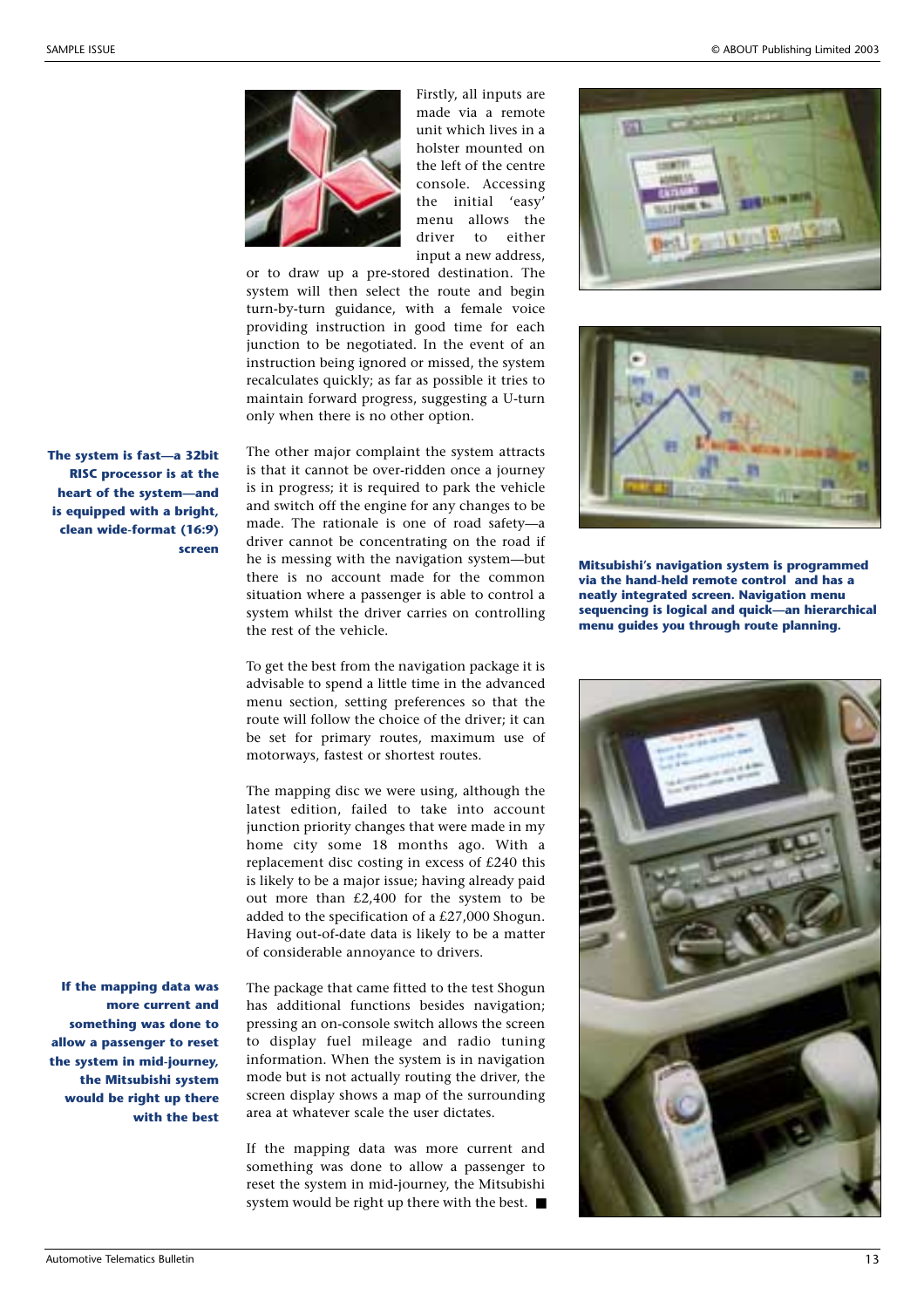### SMART NAVIGATION Trafficmaster and Motorola join forces to create an offboard navigation package

**Trafficmaster has broken cover with the world's first offboard navigation package**

**The Trafficmaster Smartnav, in contrast, requires only the location package and a communications platform**

So, Trafficmaster has broken cover with the world's first offboard navigation package.

At first glance, it suggests thoughts of their system being a smart development of the existing Yeoman offboard navigation package.

Both, for instance, are operator-based services, both are initially exclusive to the UK marketplace, and both are fighting in the same business user battleground. But peel away the packaging and differences emerge.

All that the driver sees is a neat little button mounted somewhere convenient—the precise location will be determined by the vehicle into which it is mounted. Press it once and a voice emerges through the stereo system to inform the user that Smartnav is about to connect with the control centre. Seconds later an operator comes on the line, gives his or her name and asks what can be done to help. The majority of drivers, according to Trafficmaster, simply require directional guidance.

Giving the destination address is sufficient to allow the operator to produce a route—the control centre is already aware of the driver's location, thanks to two-way telematics technology—and within seconds a complete datastring has been transmitted to the vehicle. As the journey is undertaken this datastring is called off as a set of voice instructions, with each approaching change of direction being flagged a few hundred metres in advance. This sounds exactly like any installed disc-based navigation system, and will be a familiar experience to anyone who has used satellite navigation. At present there is no screen, but Trafficmaster are planning to introduce an icon display screen by the end of 2002.

The fundamentals of the system, though, are completely different to a standard navigation system, and also differ from Yeoman's VoxNav package. A standard navigation system requires a CD (or increasingly a DVD) reader, a location package of GPS (Global Positioning System) with speed and direction sensing inputs, a computer which integrates the data, and a display screen. The Trafficmaster Smartnav, in contrast, requires only the location package and a communications platform. These have been provided by Trafficmaster's technology partner Motorola ISGC. Everything else is held offboard, at Trafficmaster's impressive Cranfield headquarters. There is one other vital difference; most navigation systems (VDO Dayton products excepted) are insular, and have no capacity for integrating information on traffic problems.

As might be expected, the provision of traffic information is a core element of Smartnav. The suggested route that is transmitted to the vehicle takes into account not just existing traffic problems drawn from the company's blue posts and other acquired sources, but also draws on Trafficmaster's battery of historic data to provide high quality predictive information.

If, for example, a suggested route involves passing through the Gravely Hill Intersection west of Birmingham at peak hours, the operator will organise an alternative route. Similarly, if during the course of a journey a problem emerges ahead of the driver he or she will be contacted, and offered an alternative route. The driver, incidentally, has the opportunity to predetermine parameters for journeys via a dedicated website. So if he or she prefers not to use minor roads as a detour, then this will be taken into account when rerouting.

So far as the in-vehicle hardware is concerned, the stripped-down nature of the Smartnav package ensures both lower hardware costs and correspondingly lower installation charges; the hardware package is retailing at £500 ( $\in$ 800) with an additional £100 or so for typical installation prices. Most cars and vans should be able to have the system fitted within two hours.

The routes are sent as a numerical string of code which relates to location information stored on the Smartnav system, and a transfer takes only a couple of seconds. All communication costs are handled by Trafficmaster, with  $0<sub>2</sub>$  (the former BT Cellnet) providing the cellular communications infrastructure. The cost of these calls is passed back to the end user in one of two ways; the driver either pays a per-call flat rate of £0.89  $(€1.46)$ , or opts to pay a flat annual fee. Initially this is set at £120 ( $\in$ 195) per annum, with discounts available for booking the service for two or more years. A life-of-contract package of £350 guarantees use of the service for four years with no additional costs.

Trafficmaster's expectation is that they will gradually take over from fixed (what they describe as autonomous) navigation packages: "I can see a place for both autonomous and off-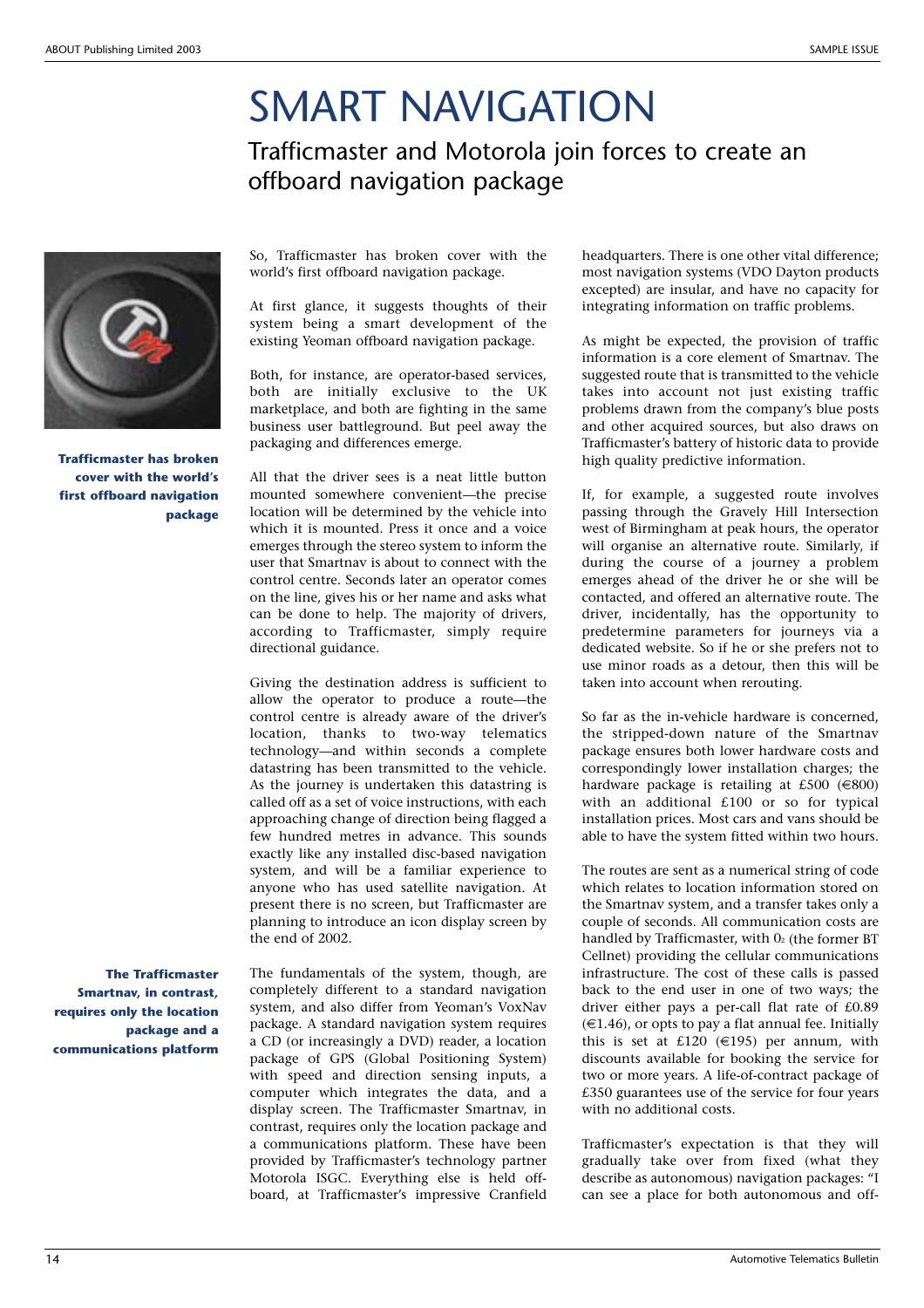**It is clear that Trafficmaster's Smartnav signals the beginning of a new era in the company's activities**



board systems", explained Trafficmaster founder and CEO David Martell "but expect that ten years hence navigation will be essentially voice-based." He went on to suggest that he sees his company's system being adopted widely. But then he would say that; Martell needs a product that will inspire the marketplace, and reverse the negative attitude that city brokers and analysts have shown towards Trafficmaster's stock market value.

**The OEMs are already queuing up to take the Smartnav package**

**Motorola see Smartnav as a key tool in their armoury to create seamless location-based services to individuals, to provide a joined-up connection between home, office, car and pedestrian**

The OEMs are already queuing up to take the Smartnav package. Or to at least give serious consideration to integrating it with their existing systems. DaimlerChrysler and Citroën were just two of the names mentioned at the system launch event, and there were veiled suggestions that others are joining in negotiations.

Mike Bordelon, who headed up a development team from Motorola's Phoenix laboratories and worked in England on the project, confirmed that they are using their status to get in front of manufacturers: "We are looking to offer this to OEMs—but we will also be offering it to wireless users." He continued by saying that Motorola see Smartnav as a key tool in their armoury to create seamless location-based services to individuals, to provide a joined-up connection between home, office, car and pedestrian. "We are looking to make this system ubiquitous", he concluded.

In its launch form the system provides every caller with what is described as a 'Personal Assistant', somebody at the other end of the

phone whenever the Smartnav button is pressed. Initially there is a group of 15 individuals based at Trafficmaster, but spare capacity means that this can be extended to a total of fifty personnel; full shifts will be scheduled to provide roundthe-clock service, and Trafficmaster anticipates that each will be able to answer up to two calls a minute.

However the cost factors of having a room full of people suggest that careful planning of staff rosters will be required for the system to become truly profitable. The main reason for having live operators rather than some form of automated service is that Trafficmaster anticipates increasing use of the service for concierge services; the provision of hotel and restaurant bookings, for instance.

So far as emergency call-out services are concerned, these are at present offered on a manual-activation only basis; if the vehicle breaks down the driver presses the button and the Smartnav operator then calls in the roadside rescue service of the driver's choice. In the fullness of time, Trafficmaster anticipate the system being able to provide automatic accident notification; this is likely to be linked to the vehicle's airbag deployment system. Once again this is being facilitated by Motorola, who have the electronics sub-assembly capability (either directly or through technology partners such as Visteon and Delphi) to be able to mesh the components of such a service together without compromising vehicle integrity.

It is clear that Trafficmaster's Smartnav signals the beginning of a new era in the company's activities. This is the first real indicator of their working relationship with Motorola (who are a shareholder in Trafficmaster plc, the holding company) and it is expected that further developments will roll out over the next couple of years. There are two drivers to this programme; Motorola need to continue developing markets for their microprocessor products, and Trafficmaster have a similar need to create new markets for their traffic information. The pan-European nature of both businesses gives the new venture a marked advantage over rivals; not least is the potential to wrap the product straight into new cars via Motorola's considerable contacts with motor manufacturers. ■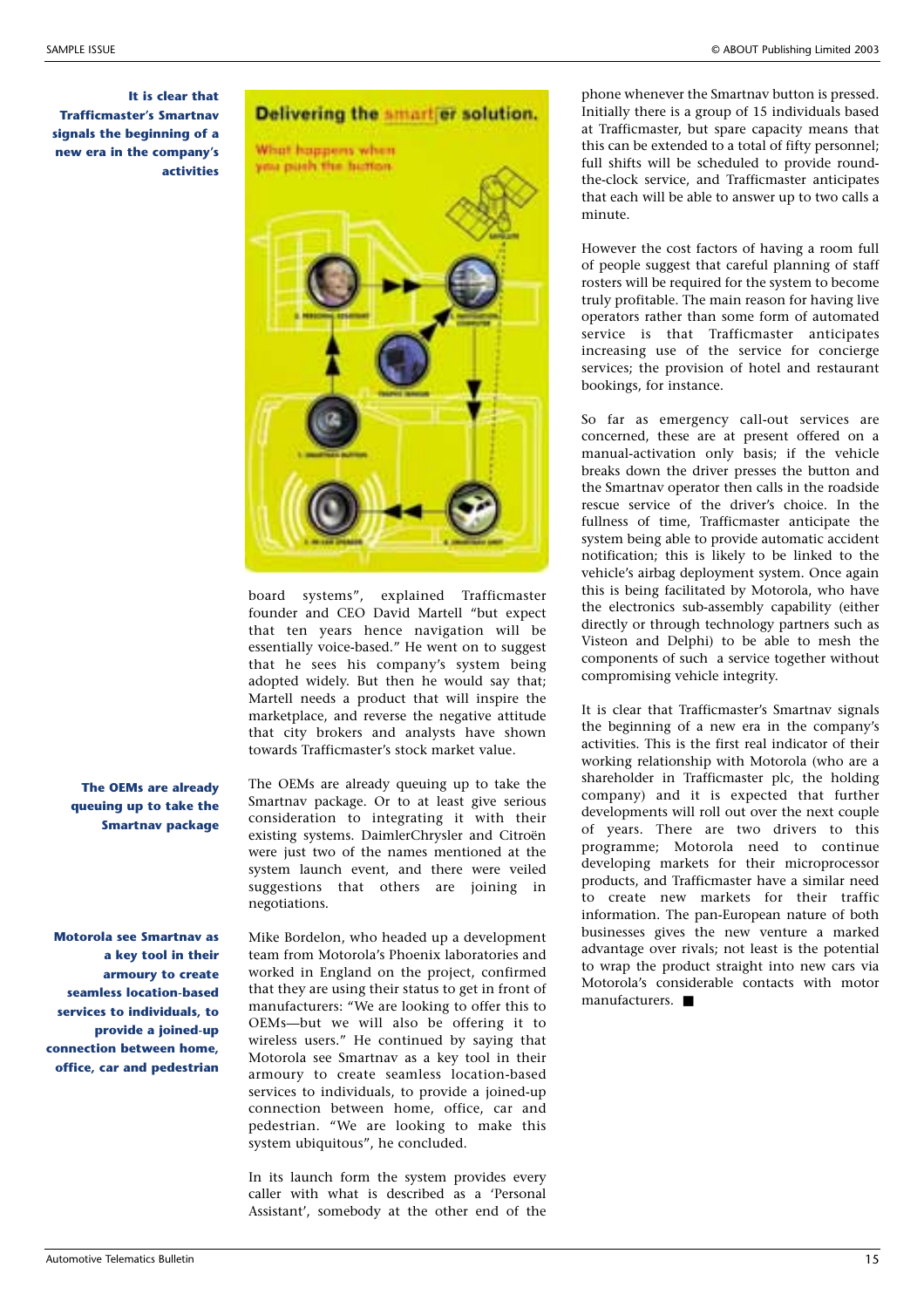## OPINION

### The market for traffic information

**ABOUT Automotive predict that it can only be a matter of time before Trafficlink (formerly Metro Networks) and Itis will formally join forces**

leading to a depression of the marketplace (the basic Keynesian model of oversupply equalling flattened prices) and it is becoming increasingly clear that there is room for only one major player. But who is going to devour whom? ABOUT Automotive predict that it can only be

The British traffic information market has a wide number of outlets, but three major providers are all vying for supremacy. This is

a matter of time before Trafficlink (formerly Metro Networks) and Itis will formally join forces. These companies are already in an unofficial alliance, the former supplying the latter with journalistic data (making calls to and taking calls from a variety of sources such as the police, local authorities and ordinary motorists) for Itis's RDS-TMC (Radio Data System Traffic Message Channel) service.

**To the victor will be the spoils of a marketplace monopoly**

Itis are advocates of Floating Vehicle Data (FVD) as a means of gathering information on real-time traffic congestion hotspots, but this is at present suffering from a lack of presence; it is all very well to consider that one longdistance truck or coach is worth 30 cars, but in practical terms FVD will only provide useful and valid data when it can meet critical mass; when there are at least ten or fifteen percent of vehicles on our main trunk roads feeding back data.

Trafficmaster's approach has been to install thousands of roadside cameras, which capture vehicle identities and then analyse their rate of progress. They cover more than 8,000 miles of British trunk roads, and provide information on traffic flow—any interruptions are then investigated by journalistic means.

> **AUTO MOTIV E**

Research Report ABOUT Automotive **n The global market for avigation systems** by Matthew Beecham

**AUTO MOTIV E**

Research Report ABOUT Automotive **The global market for rear seat entertainment** by Matthew Beecham

**ABOUT AUTOMOTIVE ABOU BOUT STYLE ABOUT ABOUT FOODABOUTABOUT DRINK AB ABOUT** 

**ABOUT AUTOMOTIVE ABOU BOUT STYLE ABOUT ABOUTFOOD ABOUT ABOUT** Publishing Group

If our predictions about the alliance of Itis and Trafficlink are correct, they will be one side of the fence, and Trafficmaster will be on the other. There will then follow a battle for absolute supremacy, one taking over the other. To the victor will be the spoils of a marketplace monopoly—unless the Department of Trade and Industry decide that such a monopoly is against the public interest, and block any merger or take-over.

The financial structure is that two of the three existing players are public companies; Itis is listed on the Alternative Investment Market (AIM) whilst Trafficmaster has a main Stock Exchange Listing. Trafficlink is still in private hands, with more than a quarter of its shares held by Sand Aire Private Equity. The two listed companies are both suffering from depressed share values (Itis is down to around 13p per share at the point of writing, from a 52 week high of 58p, whilst Trafficmaster are at 24p from a high of 231p) which make both companies equally vulnerable to hostile bids.

With the might of Motorola and pan-European aspirations, Trafficmaster has the presence and market weight to emerge as the ultimate winner; its capitalisation of £98 million makes it a major force. This compares to a market value of about £13 million for Itis.

The ultimate key to success will be the avenues to market which are available to each player. In this respect it is Trafficlink which is the strongest; they count the majority of UK radio and television stations amongst their clients, supplying data on an own-brand basis. Even so, the company is still making a modest loss (its latest accounts lodged with Companies House show that in the year to the end of June 2001 it made a loss of £2,592). The ultimate business would be an alliance of all three, with a single strong identity; the information provision of Trafficlink, the RDS-TMC service of Itis and the market presence of Trafficmaster would make considerable sense to all. ■

> **AUTO MOTIV E**

Research Report ABOUT Automotive **v The global market for ehicle audio systems** by Matthew Beecham

**ABOUT DRINKAB ABOUT AUTOMOTIVE ABOU BOUT STYLE ABOUT ABOUTFOOD ABOUT ABOUT** Publishing Group



#### An exclusive new package of reports from ABOUT Automotive

### **The global market for mobile multimedia:**

- **Authoritative commentary on mobile multimedia**
- **Market assessment of future potential by product sector**
- **Strategic profiles of the sector's leading manufacturers**

**For further information see page 19 or contact Joe Walker on: Tel: +44(0)20 7434 1269 Fax: +44(0)20 7434 1545 or Email: joe@aboutpublishing-auto.com** **M FREE REPORT**

Research Report ABOUT Automotive **Mobile multimedia: company profiles** by Matthew Beecham

**AUTO**

**ABOUT AUTOMOTIVE ABOU ABOUT AUTOMOTIVE ABOU BOUT STYLE ABOUT ABOUT FOODABOUTABOUT DRINK AB** ABOUT

**OTIV E**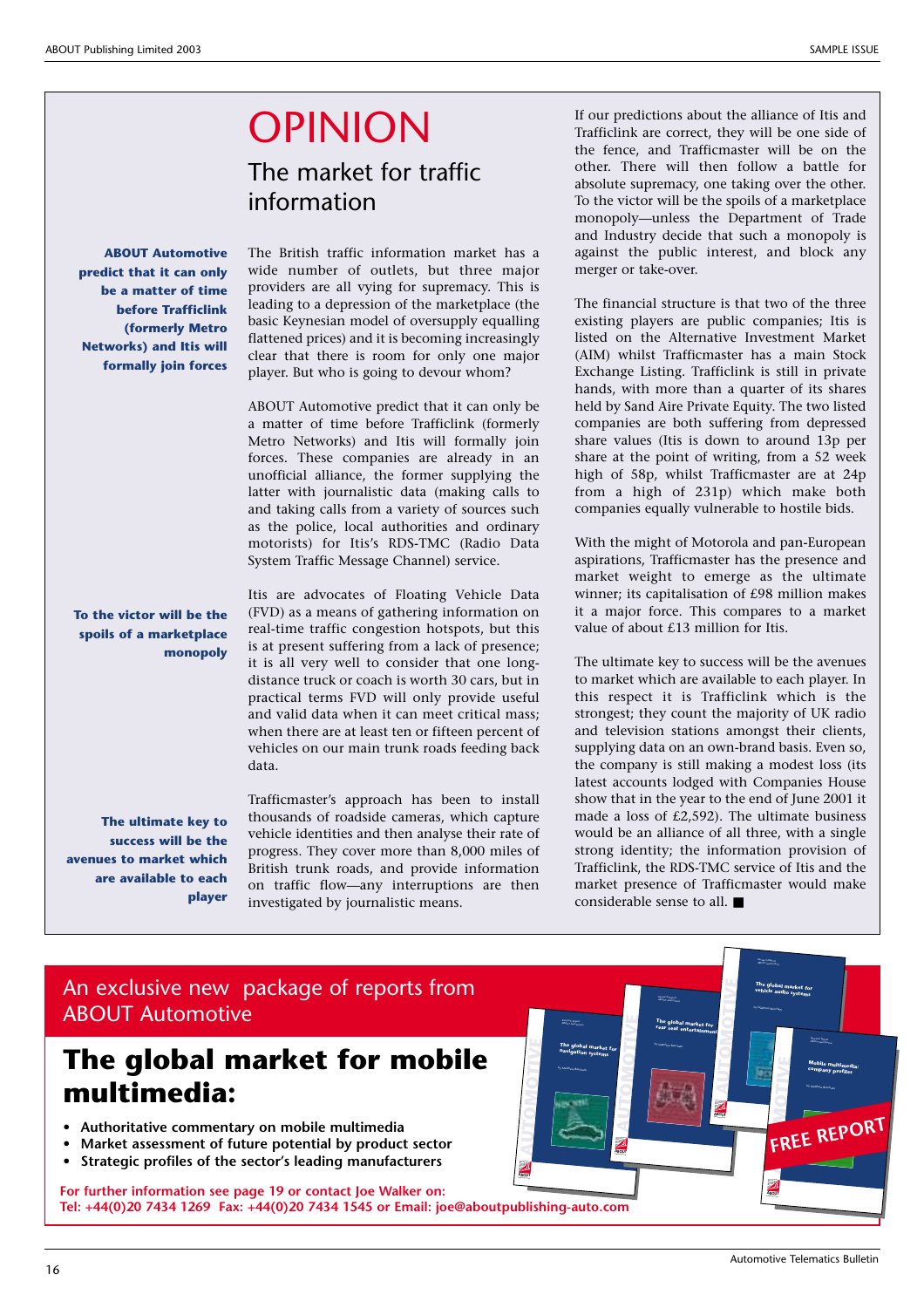## **DATA**

**The company is using a combination of Pocket PCs and personal phones to provide real-time proof of delivery from its delivery drivers** Microsoft's BizTalk programme is easing into telematics applications. The software allows legacy protocols to be easily integrated within any Windows environment.

Microsoft—more telematics applications

An early adopter of BizTalk is Emery Forwarding, an American company specialising in timedefinite global transportation services. The company is using a combination of Pocket PCs and personal phones to provide real-time proof of delivery from its delivery drivers. Data is gathered at Emery's headquarters and then forwarded to its clientéle via whatever means is deemed most effective.

"Our customers wanted real-time data access and more proactive information about shipments, and we knew we needed a solution that could be implemented quickly and easily to solve this problem", said Ronald Berger of Emery. "Using BizTalk Server, we can easily integrate and leverage our legacy messaging systems into any format in which our customers choose to receive this mission-critical information. The Microsoft platform, including BizTalk Server and Pocket PC, offered all the proven enterprise technologies we needed to pull together such a comprehensive solution."

Historically, Emery has been able to collect information about shipments, but the information was locked up in legacy systems and proprietary messaging formats. Emery needed to move to a more flexible system, one that leveraged new Internet protocols, such as XML, and mobile technologies, in order to quickly build a mobile infrastructure that could collect shipping and delivery information for its customers in real time.

Using their Pocket PCs, Emery drivers enter information into their devices whenever they pick up or drop off a shipment, and that information is sent to Emery's legacy systems. Leveraging existing investments in its proprietary IBM MQSeries messaging system, Emery pulls that information together internally, picking it up with the BizTalk Adapter for MQSeries, and sends it to customers using BizTalk Server. The combination provides Emery with what it describes as the best economic solution because it incorporates existing technologies while moving the company toward a more flexible, standards-based solution using the Microsoft platform.

Using XML, SOAP and other core Internet transports and protocols, BizTalk Server unites EAI, B2B and business process management technology in a single product to allow companies to easily orchestrate Web services and rapidly build dynamic business processes that span applications, platforms and businesses.

"Emery saw an opportunity to engage more deeply with its customers and used Microsoft technology to provide it with the ability to turn opportunity into competitive advantage", said Dave Wascha, lead product manager for BizTalk Server at Microsoft. "This EAI solution demonstrates the inherent benefits of building with Microsoft's comprehensive platform for enterprise applications. Companies looking for a faster return on investment using dependable, Internet-based technologies are finding Microsoft to be the perfect fit." ■

**www.microsoft.com**

## POWER

#### Analyst advocates 'two battery' cars

The emerging market for 42-volt automotive electrical systems stands poised for rapid growth, driven by the need for more sophisticated technology than that used in today's 14.2 operating voltage systems.

But analyst Frost & Sullivan suggests that the answer is for vehicles to be built with dual batteries, a 36v unit for primary circuits and a secondary 12v unit to handle chores not readily convertible to 42v operating systems. These include lighting circuits and instrumentation.

The report, entitled *Impact of 42-Volt Electrical Systems on North American Automobiles* discusses the likely impact of a transition to highervoltage systems on alternators, starters, batteries and electronics.

Original-equipment demand for batteries, suggest F&S, is projected to rise from 15.3 million in 2002 to 18.1 million in 2008, as vehicles start carrying two batteries. Battery revenues should grow even more strongly because most of the extra demand will be for 36v batteries, which are more expensive.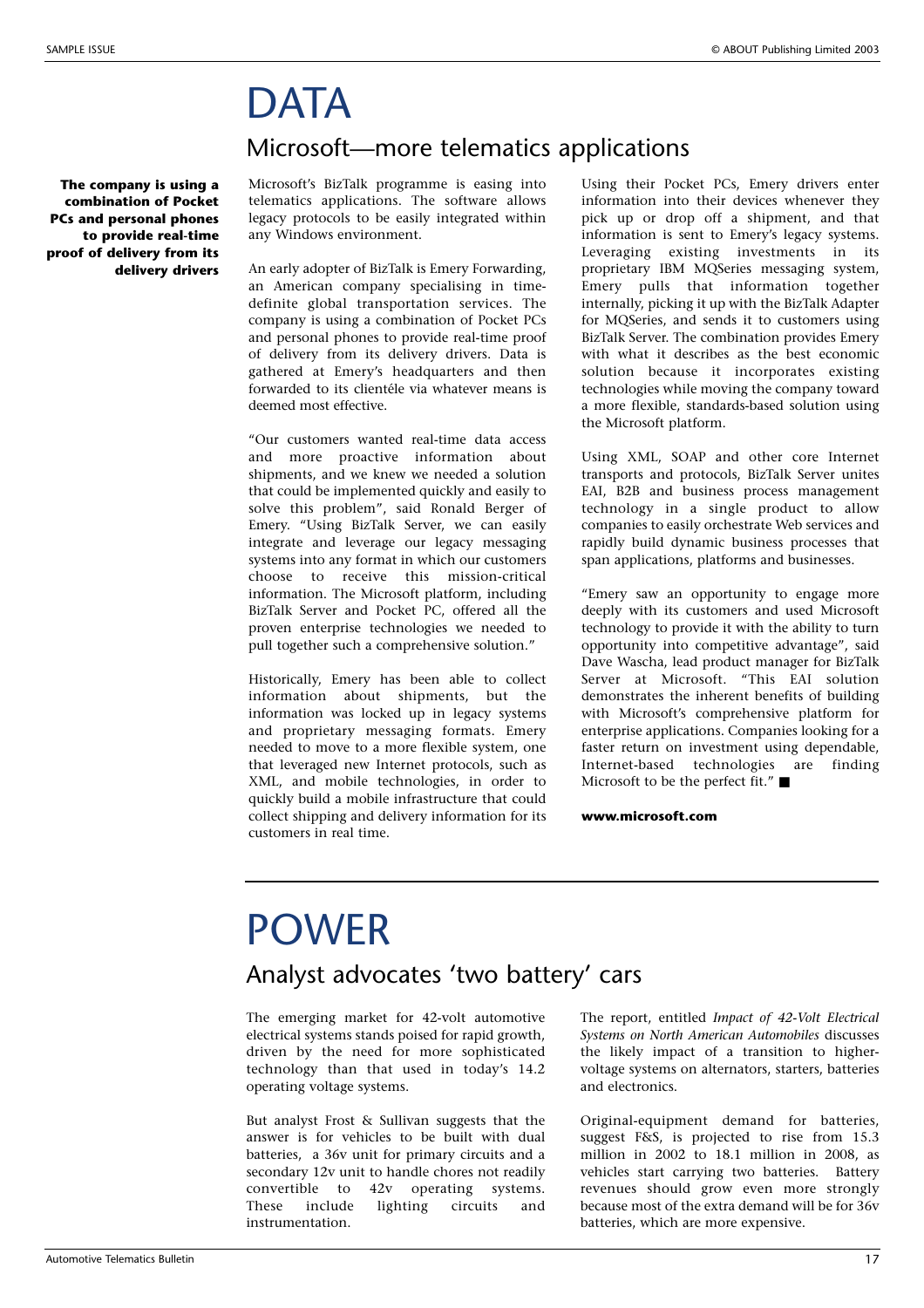**Frost & Sullivan suggests that the answer is for vehicles to be built with dual batteries, a 36v unit for primary circuits and a secondary 12v unit to handle chores not readily convertible to 42v operating systems**

42v electrical systems offer significant benefits such as additional onboard electrical applications, enhanced safety and environmental friendliness. These features make them attractive to automakers striving to deliver greater comfort and convenience to consumers.

"Adoption of the 42-volt standard will unleash changes that will impact vehicles over many years as automakers realise more and more possibilities", explained Frost & Sullivan Senior Industry Analyst Joerg Dittmer. "This developing market presents several opportunities for both new as well as established participants."

"All major suppliers of original-equipment starters, alternators and batteries are developing products for 42-volt vehicles because they cannot afford to be left behind when this technology catches on", said Dittmer.<br>"Additionally, suppliers of electronic "Additionally, suppliers of electronic equipment, power steering systems, brake systems, wire harnesses, connectors and many other components are working to meet the challenges ahead."

**Original-equipment demand for batteries, is projected to rise from 15.3 million in 2002 to 18.1 million in 2008**

The need to initially retain two electrical systems—14-volt and 42-volt—will pose a challenge, as this is an expensive proposition. To overcome this and other unresolved technical difficulties, manufacturers must convince automakers of the potential benefits of 42-volt systems and invest substantially in research and development of new technology, which will pave the way for the transition to the 42-volt standard.

The weight penalty of installing a second battery is also likely to work against the concept of dualvoltage systems: car makers are constantly battling to reduce body weight, which suggests that designers are likely to be unreceptive to the notion of accommodating the penalty of five kilos of dead weight that a battery is likely to add.

"Benefits are likely to cause automakers to spread 42-volt technology across their vehicle lines more quickly, especially once costs of components begin to come down", added Dittmer.

What he seems to have disregarded is the use of step-down transformers, which manufacturers such as DaimlerChrysler and the Volkswagen Group are considering; these will integrate into 12v sub-assemblies and LANs.

This research is part of Frost & Sullivan's North<br>American Automotive OEM Market American Automotive OEM Market Subscription, which extends to the mediumand heavy-duty speciality truck market and the North American automotive wire harness and connector market. ■

#### **http://transportation.frost.com**

### **Global market for automotive heating, ventilation and air conditioning**

Air conditioning is rapidly becoming another 'must-have' comfort feature in all cars. According to Behr's commissioned consumer research of 400 German car owners, the climate control system has become one of the most important features of automotive comfort.

Air conditioning has long been viewed as essential in Japan and North America, and penetration levels are increasing in Europe where they are expected to reach 75-80% of all passenger cars by the year 2005.

**The Global market for heating, ventilation and air conditioning** is an exclusive new report from ABOUT Automotive and provides a clear and concise insight into the sector. The report reviews the key market drivers for new climate control technologies, providing some forward-looking analysis as well as essential coverage of the key markets across Europe, North America, South America and Japan.

#### **Use this new report to:**

- Analyse key market share data
- Assess penetration levels by vehicle segment 2000-2010
- Forecast OE sales to 2005
- Review the latest technology trends
	- Keep track of merger, acquisition and joint venture activity



**ABOUT AUTOMOTIVE AFTER** 

**ABOUT** Publishing Group

For more information please contact Joe Walker on:Tel: **+44(0)20 7434 1269** Fax: **+44(0)20 7434 1545** or Email: **joe@aboutpublishing-auto.com**



Research Report ABOUT Automotive

#### **Manufacturers covered in detail by this report**

- Behr
- Calsonic Kansei • Valeo
- Delphi Automotive Systems Visteon • Denso
	- Zexel

• Sanden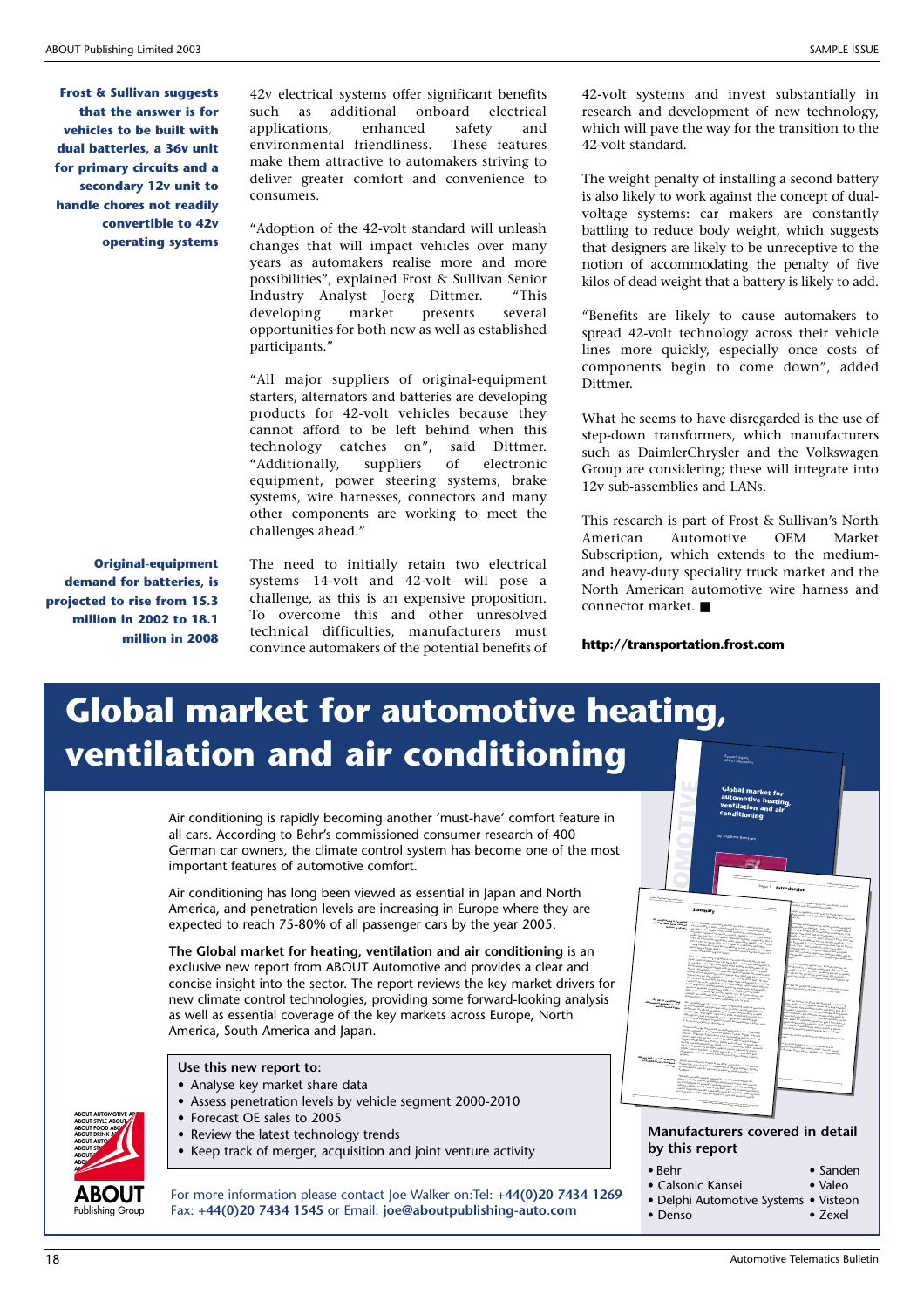### **The global market for mobile multimedia**

#### **Authoritative market intelligence on this high-value sector**

Mobile Multimedia (MMM) is widely accepted to be the biggest growth sector in the automotive electronics market, with satellite navigation systems (telematics) offering the greatest potential. Within the next five years, the growth of mobile multimedia systems will see more consumer-friendly items in the car, particularly those related to entertainment.

To keep up with the developments in this important sector, this exclusive new package of reports from ABOUT Automotive provides analysis of each individual market (satellite navigation systems, car radios and rear seat entertainment systems). Each report assesses the main drivers of change, the prospects for OE and replacement demand as well as providing essential market share data.

**This exclusive package of reports from ABOUT Automotive includes:**

Industry executive summary

- ABOUT Automotive's comprehensive glossary
- The global market for satellite navigation systems
- The global market for vehicle audio systems
- The global market for rear seat entertainment

#### **Claim your FREE 50 page Supplier Profile report**

In addition to the three market sector reports, the mobile multimedia report package contains a free 50 page report which offers detailed profiles of the products and operations of ten of the leading suppliers of automotive mobile multimedia systems. This invaluable resource will be sent to you free of charge when you order the complete global market for automotive multimedia report package.

**Published: July 2002 Price: £695**

**M FREE REPORT**



**The global market for mobile multimedia** comes as a complete package of four reports which can also be purchased individualy. For more information please contact Joe Walker on: Tel: **+44(0)20 7434 1269** Fax: **+44(0)20 7434 1545** or Email: **joe@aboutpublishing-auto.com**

### **Available Now—The first book to explore the world of telematics**

The world of automotive telematics is so new that its boundaries are still being defined. In this comprehensive study of an emerging industry, its history is investigated and trends examined. From route navigation and traffic information through to automated highway systems and remote diagnostics, the telematics industry promises – or threatens – to change the way we use our vehicles.

#### **Automotive Telematics cuts through the hype to get at what is really likely to happen**



#### **Investigates**:

• The Killer Application

l<br>Pesar<sub>ah Ke</sub><br>Nami (T **TO M**

Research Report ABOUT Automotive

by Matthew Beecham

**AUTO M**

**BOOUT AUTOMOTIVE ABOU OUT AUTOMOTIVE ABOU UT STYLE ABOUT ABOUT FOOD ABOUT ABOUT** Publishing Group

**OTIV E**

The global market for<br>rear seat entertainment

**AUTO**

**BOOUTAUTOMOTIVE ABOU UT STYLE ABOUT ABOUT FOOD ABOUT ABOUT DRINK AB ABOUT** 

**OTIV E** **TO**

Research Report ABOUT Automotive **Mobile multimedia: company profiles** by Matthew Beecham

**OTIV E**

**OTIV E**

Research Report ABOUT Automotive

**The global market for navigation systems** by Matthew Beecham

> Research Report ABOUT Automotive

**The global market for vehicle audio systems** by Matthew Beecham

- Car of the Future
- Human Machine Interface
- Navigation
- Mapping
- Traffic Information
- Telematics as a Security Aid
- Telematics as a Safety Aid
- The Mobile Internet
- Remote Diagnostics
- Remote Vehicle Control
- Lone Worker Protection
- Telematics and Human Rights
- Remote Fixed Asset Management
- Automated Highway Technology
- & Public Transport Systems

**ISBN: 0-9543340-0-0 Published by Red Hat Autumn 2002 130mm x 200mm 236pp Softback with fly folds rrp £16.95 /** 8**27.50 + P&P** Bulk purchase discounts are available for educational and marketing users – please call +44 (0) 1625 261137 for details

Mail order enquiries: www.automotive-telematics.com